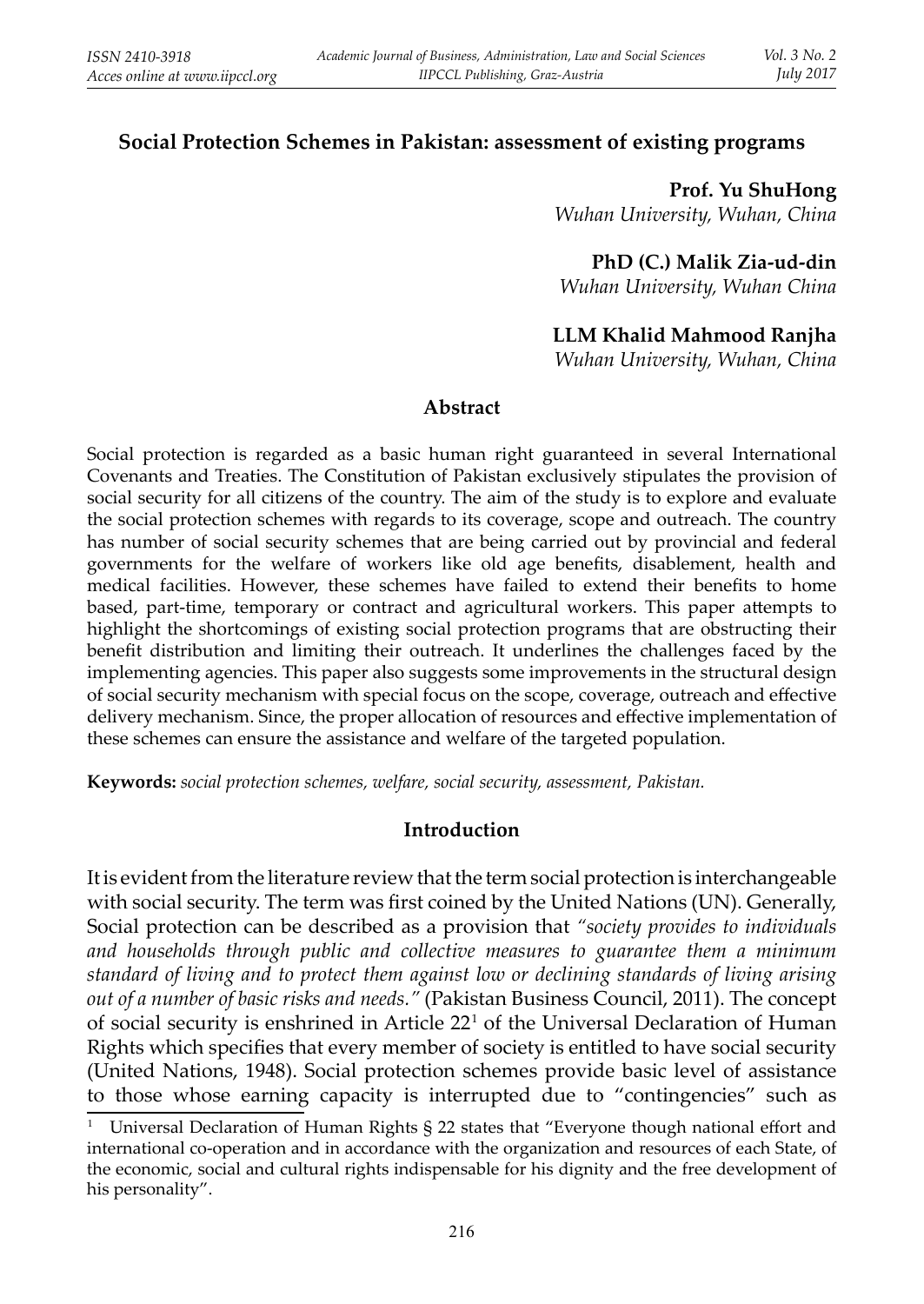sickness, work injury, disablement and old age. Beside the feature of sustenance to the beneficiaries, the social protection schemes play a significant role in balancing the essentials of demand and services and therefore overall employment level in national economy. Effective social protection policies and initiatives increase employment opportunities, shorten the loss of human capital, and protect people from falling into poverty consequent to financial or economic crises (Khan, A. 2013). Simultaneously, successful protective measures shape a significant component of social policy and encourage societal cohesion (Kabeer & Sarah, 2010).

The aim of this study is to identify the modalities of a complete social protection scheme for the employed labor and poor population in Pakistan. Particularly, the primary objectives of this descriptive study are to:

• Assess the number of poor population and their socio-economic conditions;

Assess and evaluate the existing policies and programs of social protection including social assistance and social security schemes and their outreach;

• Suggestions about policy changes to increase the outreach of existing schemes for the destitute and vulnerable groups.

This paper consists of five parts. Part 1 provides an introduction of the social security and social protection with regards to United Nation (UN) and Universal Declaration of Human Rights (UDHR) definition. Part 2 contemplates the term Social Protection, Social Security and Safety Nets in relation to International Labor Organization (ILO) standards; it further discusses the concept and practice of social protection in Pakistan as well as an analysis of available social protection schemes in the country. Part 3 assesses the existing schemes; its scope and coverage in the country. Part 4 derives some suggestions and policy recommendations and part 5 draws some inferences from the study.

## **Definition of Social Protection, Social Security and Safety Nets**

Before going into detail of social protection standard definition, it is significant to distinguish terms, safety nets, social protection and social security which are distinct from each other in their role, scope and coverage. The term social security implies the provisions of protection provided to members of society through various assistance schemes to balance decrease in earnings from work, as a result of natural calamities and unidentifiable problems such as death of the bread winner, old age, sickness, partial disablement and maternity (Shepherd A., Marcus, R., & Barrientos, A. 2004). The provisions of social security are usually for workers who are employed in formal sector and have social assistance, social insurance and health insurance measures. Therefore, social security is a component of social protection schemes. On the other hand, safety nets are mostly short-term and ad-hoc emergency schemes such as food support, employment Program, cash transfer, social welfare and care services to avoid people to fall below the poverty line (Irfan, M. 2007 & Nasim, A. 2014). Social Protection schemes are designed to decrease the intensity of risks during economic crises which can affect the people severely.

The contemporary definition of social security is based on the Social Security (Minimum standards) Convention 1952 No 102 of International Labor Organization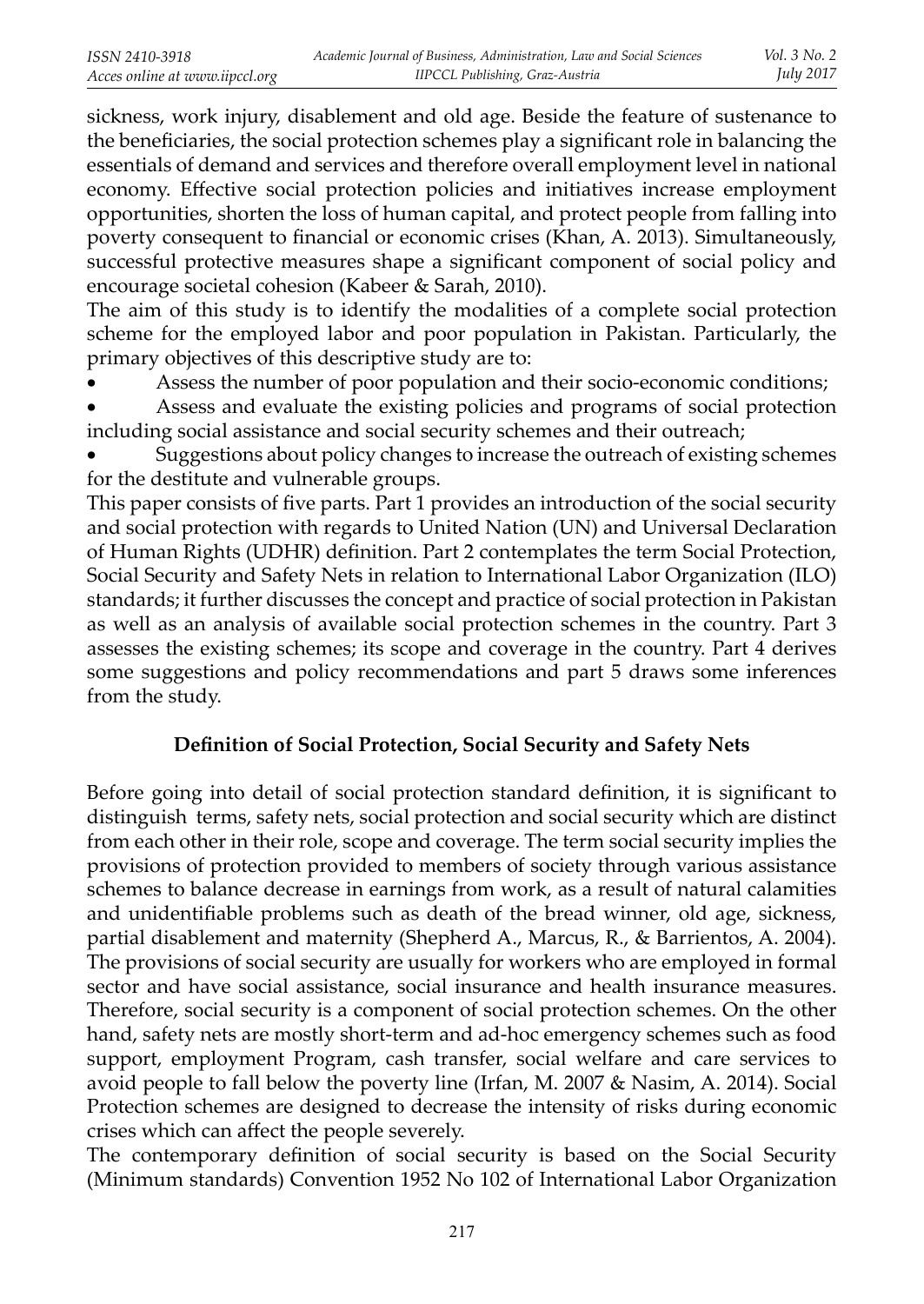(ILO) which specifies the three fundamental components of security that a state is required to provide and address as a matter of policy for its citizens (ILO, 2000);

*1. "To off set contingencies arising out of income deprivations, either completes cessation of income earning opportunities or reduction in incomes. The first category would include contingencies such as unemployment, invalidity, old age and the death of a breadwinner. The latter will include categories such as sickness, maternity (or paternity), employment injury, etc.*

*2. Provision of health care;*

3. Benefits for families with children; these will include provision for education as well *as child support or other child related benefits".* 

The main concept of social security encompasses three significant characteristics such as livelihood protection, health related provisions and benefits for family with children. Most importantly, it is solely the state's responsibility to extend and monitor these assistance measures for its citizens through statutory schemes or programs. The statutory schemes or programs are mostly tax-financed by the employers as well as employees in many countries, and the benefits are granted in case of any emergency. This social security concept is not complete without addressing the fundamental structural features and recurrent dynamics in developing countries. In the wake of these structural features the underdeveloped countries are experiencing two most influential concerns such as pre-domination of unorganized informal sector and existence of widely distributed poverty (Sayeed, A. 2004). The formal sector employees fall within the purview of these statutory provisions and exclude the informal or unorganized sector, because usually it is dealt through registered public and private establishments.

Similarly, the World Bank (WB) has also focused to support the social protection programs since 2000. The WB strategy is mainly based on the concept of Social Risk Management which is contributed by Holzmann and Jørgensen in 2000 (Holzmann R. and Jørgensen S. 2000). Mostly social protection progams are designed as safety nets (ad-hoc or short time interventions), and are ineffective to increase the expected outcome, since these programs are not initiated in time and do not have trickledown effect to the targeted populace. On the other hand, the safety nets designed before the occurrence of any calamity has positive impact during any crisis, it can be further adopted as an essential part of social protection policy.

### **Conceptual understanding of Social Protection in Pakistan**

Pakistan is one of the few developing countries that stipulate social security as an explicit fundamental right in their constitution. Article 38 (a) (d)  $\&$  (e) of the Constitution of Pakistan, 1973 states (GoP 1973):

*"The State shall provide for all persons employed in the service of Pakistan or otherwise, social security by compulsory social insurance or other means; provide basic necessities of life such as food, clothing, housing, education and medical relief, for all such citizens, irrespective of sex, creed, caste, or race, as are permanently or temporarily unable to earn their livelihood on account of infirmity, sickness or unemployment; reduce disparity in the income and earnings of individuals."*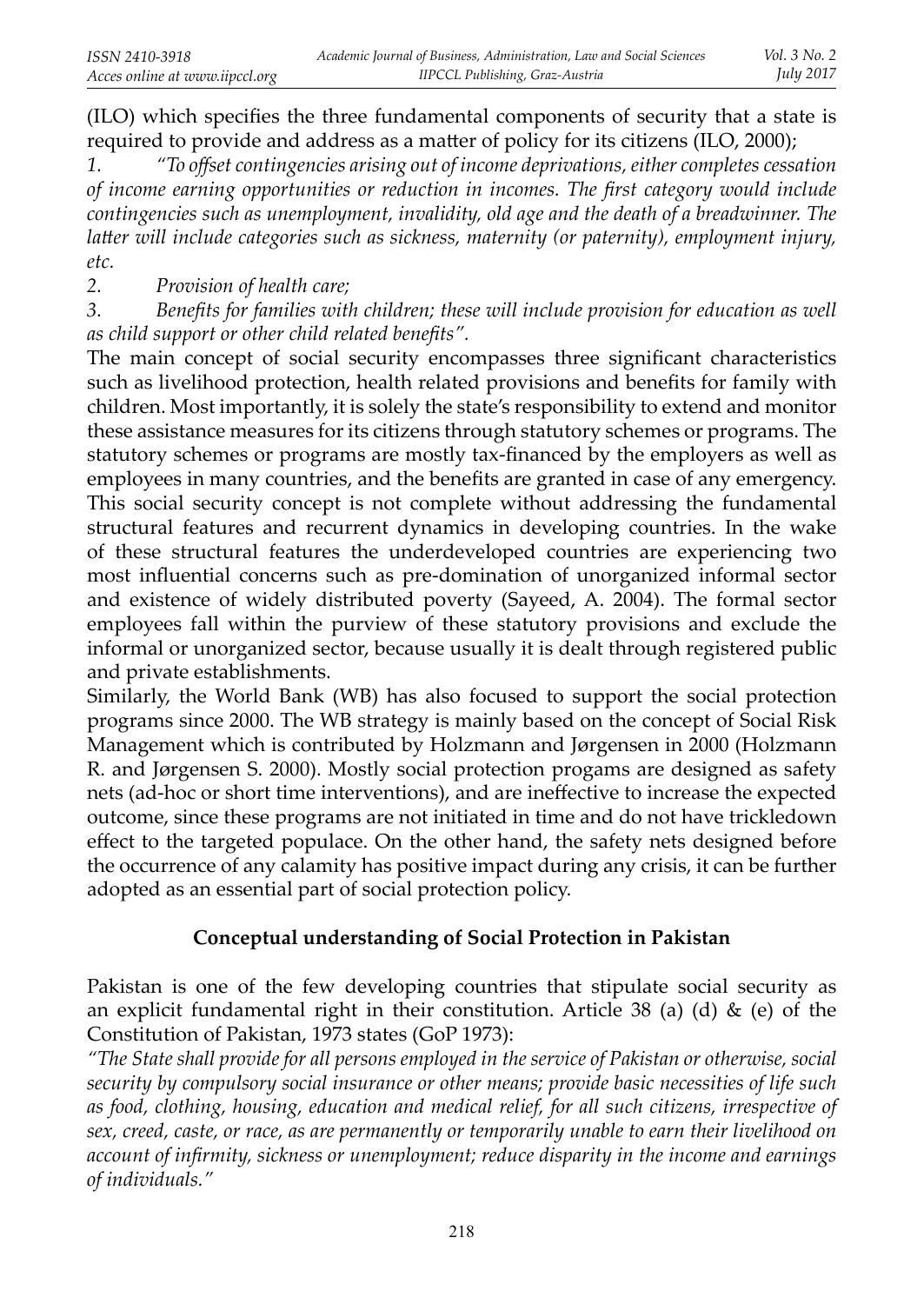Historically, the social protection programs in Pakistan have been considered as an ad-hoc or interim interventions to the circumstances rather than a part of social protection policy framework or were advocated by the international donor agencies (Jamal, H. 2010 & Pakistan Economic Survey. 2009). Apparently, the commitment made in the Constitution remained largely unfulfilled for its citizens. It has two reasons; first, it requires huge resources to achieve such challenging commitment which is a problem in underdeveloped countries including Pakistan. Secondly, in the countries where constitutional violations are considered a norm, although, the constitution promises rights and privileges to its citizens (Sayeed, A. 2004). The social protection has been restricted for the public and formal nonagricultural sector in the country. However, the social protection schemes for private sector were introduced in 1970s during populist reforms at that time. Many of the schemes are functional to date along with new schemes but the ambition to increase the coverage of such schemes for larger section of workforce in informal economy has been ignored. (See Annex - A)

## **Existing Social Protection Programs in Pakistan**

The National Social Protection Strategy (NSPS) of Pakistan specifies the social protection as "*...a set of policies and program interventions that address poverty and vulnerability by contributing to raising the incomes of poor households, controlling the variance of income of all households, and ensuring equitable access to basic services. Social safety nets, social insurance (including pensions), community programs (social funds), and labor market interventions form part of social protection*" (Finance Division, GoP. 2007). The strategy was adopted by the Government of Pakistan in 2007 with three overarching objectives:

- 1. To patronage chronically destitute households;
- 2. To provide protection against inauspicious shocks;
- 3. To encourage investment in human and physical capitals.

The Constitution of Pakistan protects the fundamental right of Social Protection of its citizens. Several social security and social assistance programs are being carried out in order to fulfill the commitment of this constitutional provision and are playing a key role in country's poverty alleviation strategy.

## **Social Security**

Most of the social security schemes are designed for the employed labor force and the retirees of the formal employment sector. The existing schemes mainly provide benefits in case of emergency, for instance illness, invalidity, old age, maternity, and injury at workplace. A concise introduction of these programs is given below.

**i) Government Servant Pension Fund:** The scheme was started in 1954. It covers the government servants from all government departments who complete their service at least 25 years or reach the age of 60 years. It covers two important aspects of benefits such as Pension and Provident fund (The Pension Act. 1871. 1947). The old age pension is provided by the government funds whereas the provident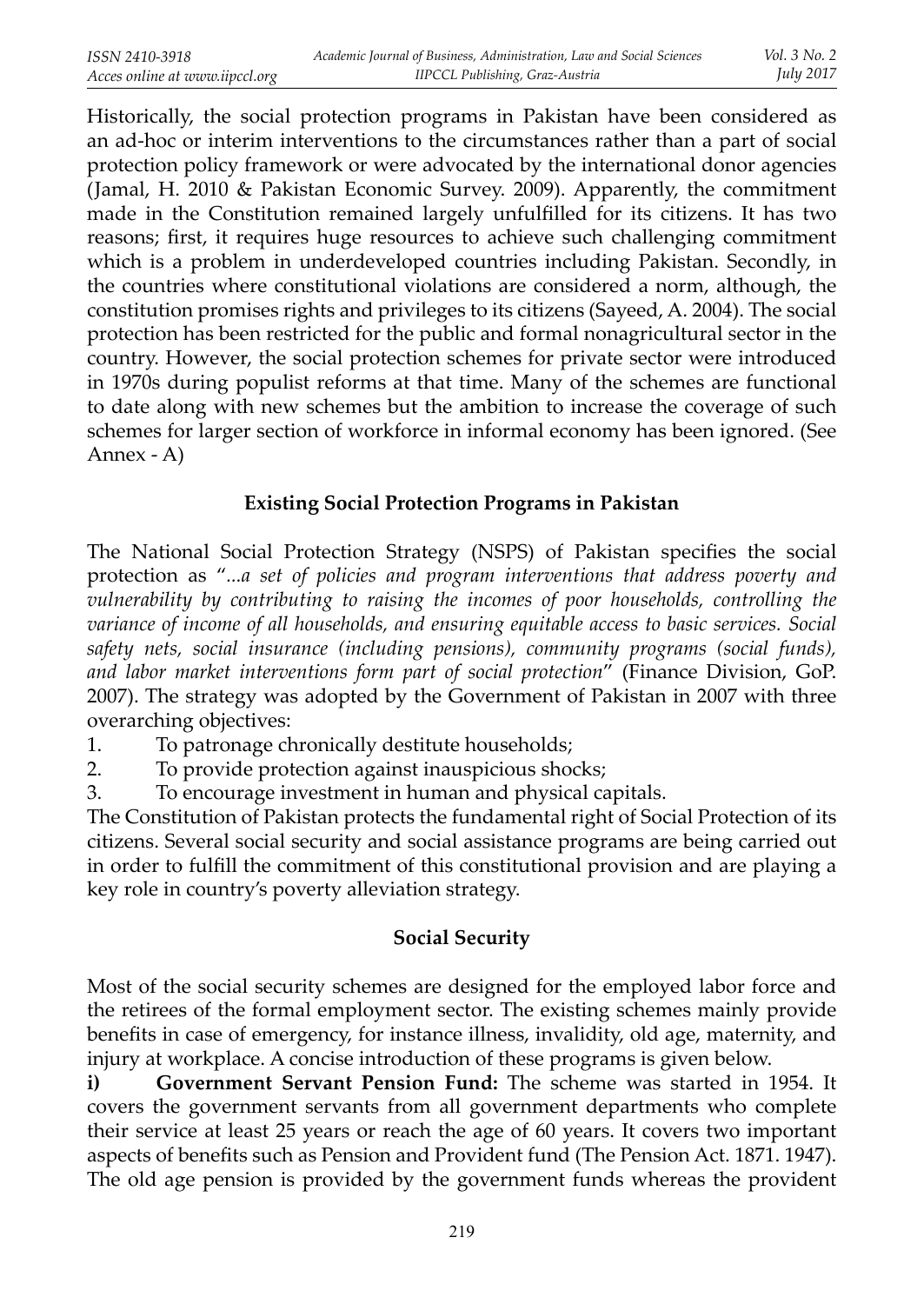fund is deducted at source on monthly basis from the salary of the employees. The scheme was initiated for the workers of government departments under the colonial inherited act named *'The Pension Act'* 1871.

**ii) Provincial Employees Social Security Scheme:** The Provincial Employees Social Security Scheme for the workers from formal private employment sector was introduced in March 1967 under "*Employees Social Security Ordinance*, 1965". Initially, the scheme exclusively covered the textile industry workers with the main objective to provide protection against illness, work related injuries, maternity, invalidity and death. However, the scheme was expanded for workers from different commercial and industrial establishments and later on in 1970 the scheme was further expanded on provincial basis and termed as "*Employees Social Security Institutions (ESSI)*". ESSIs are managed by the provinces and are providing health services and temporary cash benefits. The health facilities are provided to the workers at different levels from first aid to hospitals where the workers can receive free treatment and free medicines under these schemes. Cash benefits are also rendered in some circumstances e.g. sickness benefit, maternity benefit, *iddat* benefit (for widows), injury benefit, disablement gratuity, disablement pension, death grants and rehabilitation benefit etc under this scheme (Employees Social Security Ordinance. 1965).

**iii) Public Sector Benevolent Funds and Group Insurance:** This scheme was purely initiated for the employees working in public sector in 1969 under the "*Federal Employees Benevolent Fund and Group Insurance Act, 1969"*. The scheme is providing benefits under nine different schemes for the employees of Federal government and their children. The schemes cover monthly benevolent grant (Death during services/ invalid retirement), Sum Assured (paid to the family of employee in case of his death during service), marriage grant, burial charges, farewell grant, lump sum grant (in case of 80% disability declared by the medical board), education stipend (for two children of the employee from Metric to PhD), reimbursement of semester/ annual fee and cash awards for employees children on Essay writing competition. The scheme is financed by the contribution of federal government employees (Federal Employees Benevolent Fund and Group Insurance Act. 1969. 2010).

**iv) Workers Welfare Funds (WWF):** The WWF was founded in 1971 for the workers from those industrial establishments which are registered with the Fund through the promulgation of *"The Workers Welfare Fund Ordinance, 1971"*. The private sector industrial establishments are required to deposit two percent of computable income exceeding hundred thousand rupees in one fiscal year. The fund obligates the establishments to deposit a contribution equivalent to 5 percent of the profi t of company to Workers Participation Fund after distribution of workers share under the "*The Companies Profits (Workers Participation) Act, 1968*". The Act is applicable to those establishments which have a minimum number of 50 or more workers, or have capital of Rs. 2 million or fixed assets amounting to Rs. 4 Million or more. The fund can be spent for numerous purposes such as building of houses for workers, medical facilities, tricycle for disable workers, grant of fund for marriage of daughters, grant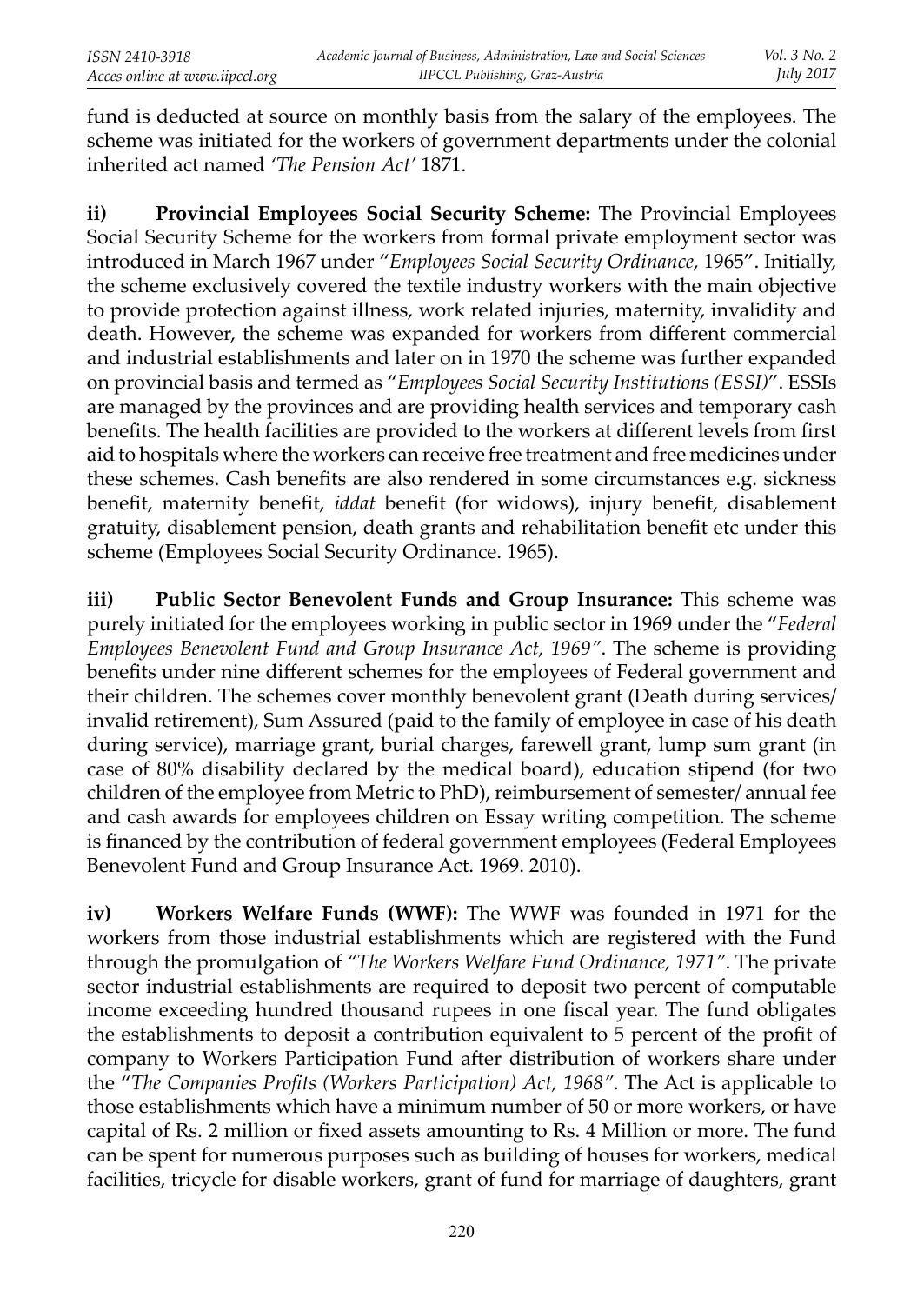to the families of deceased workers and grant of fund for income generating activities (The Workers Welfare Fund Ordinance. 1971. 2008).

**v) Workers Children Education Ordinance:** The ordinance was promulgated in 1972 to provide education for the workers children from all registered establishments employing 10 or more workers. Workers Welfare Fund has given the financial support for the construction of schools which are then controlled by the provincial administrative boards. The funding comes from an Education Cess, a tax given by the employers amounting to Rs. 100 (One hundred) per worker per annum (The Workers Children Education Ordinance. 1972. 2012). It is pertinent to mention here that Government of the Punjab Province has abolished this Cess.

**vi)** Employees Old Age Benefits Institutions (EOBI): The scheme was introduced for the benefit of workers from formal employment sector employing 10 or more workers under "Employees Old Age Benefits Act, 1976". This scheme is mainly providing old age pension, invalidity pension and death grant. The act is based on 7  $\%$  accumulative contributions by the employers (6%) and (1%) from employees salary respectively. The scheme provides old age benefits to the registered employees. EOBI is an autonomous institution and functioning under the Ministry of Labor, Manpower and Overseas Pakistanis. The institute is administered by a Board of Trustees which is comprised of 19 representatives from government, labor unions, and employers.

# **Social Assistance Schemes**

The aim of Social Assistance Schemes is to provide assistance through cash or inkind. These schemes target, particularly, those who do not fall in the domain of labor market and are believed to be poor. There are several schemes and institutions that are providing cash or in kind assistance in Pakistan, however, *Zakat*<sup>2</sup> and *Pakistan Baitul-Mall*<sup>3</sup> (PBM) are the two most significant public institutions which are providing support in cash or kind to the destitute and help in rehabilitation of needy wretched individuals. A recent initiative of cash grant to poor and needy is Benazir Income Support Program (BISP) with similar objective to provide unconditional cash grant to the poorest household female heads. However, their financing mechanism and target groups are different from preceding schemes. These programs are discussed below.

**i) Zakat:** The department of *Zakat* is well established and committed for the transfer of cash to the poor in Pakistan. The program is exclusively based on individual's contribution and administered by the Government of Pakistan since 1980 under "*Zakat and Ushr Ordinance, 1980"*. The government has established Provincial

<sup>2</sup> Zakat is an obligatory tax deducted annually under Islamic law on certain kinds of property and used for charitable and religious purposes.

 $^{\rm 3}$  Pakistan Bait-ul-Mal (PBM) is an autonomous body which was established through Pakistan Baitul-Mal Act in 1991. The objective of PBM is to contribute toward poverty alleviation through various poorest focused services and providing financial assistance to the destitute, widow, orphan, invalid; other needy persons, as per eligibility criteria approved by Bait-ul-Mal Board. The mission of PBM is to provide social protection to marginalized strata of the society.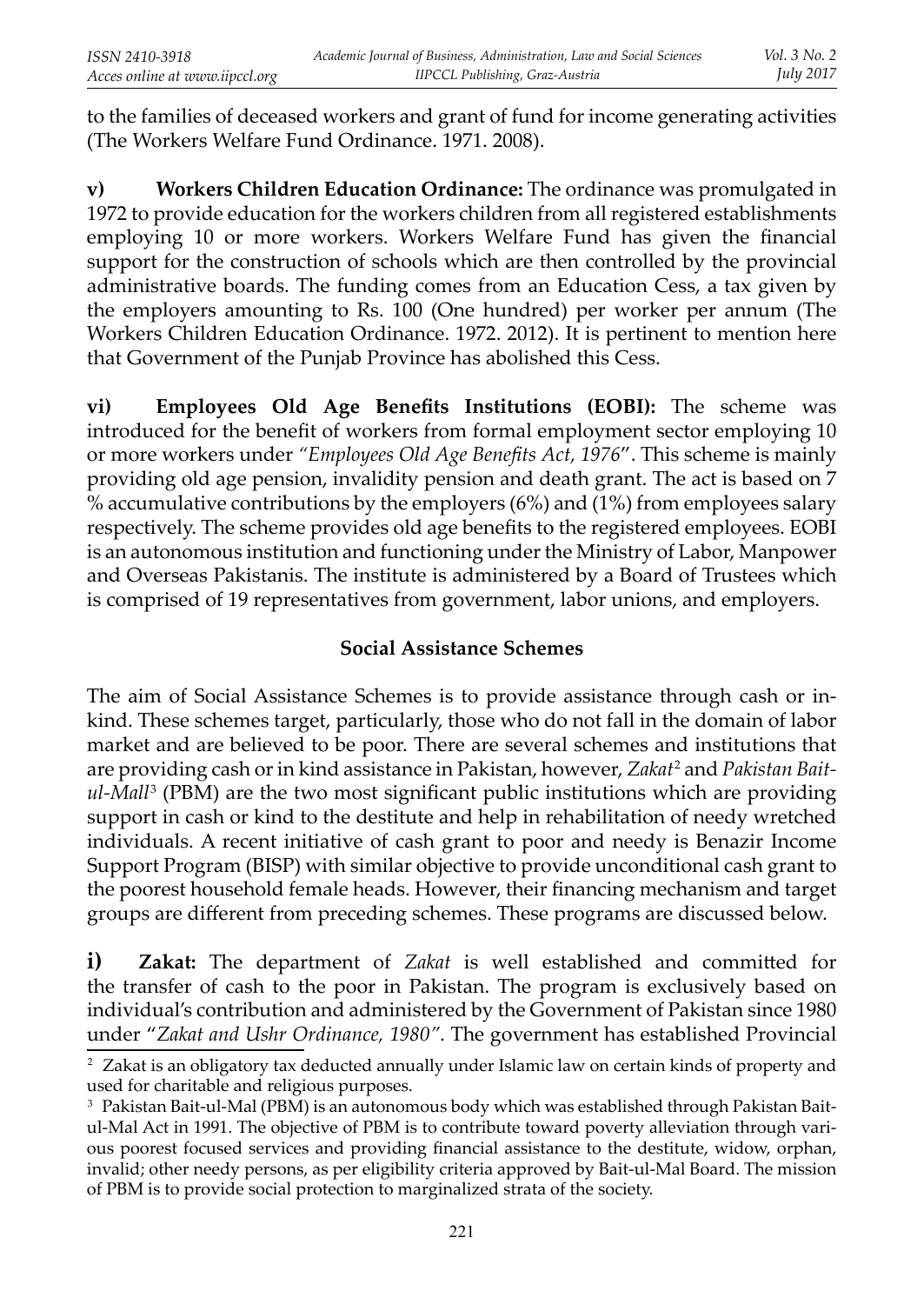Zakat Councils, district and tehsile councils, and Local Zakat Committees (LZC's). The LZC's are the lowest level of Zakat committees; the committees are also responsible to decide eligibility of the receiver. The Zakat budget is distributed in two different ways e.g. 25 percent is distributed through other institutions and 75 percent Zakat is distributed thought  $LZC's$  (Jamal, H. 2010). This financial assistance is disbursed under diff erent programs such as; fi nancial assistance (*Guzara Allowance*), educational scholarships, healthcare assistance, support to leprosy patients, Eid Grants and marriage assistance etc.

The 18th constitutional amendment devolved the subject of Zakat to the provinces and federal areas. However, the Council of Common Interest (CCI)<sup>4</sup> was assigned the duty of collection and distribution of Zakat between federal and provincial level through Federal Ministry of Religious Affairs and Inter-faith Harmony till the next award of National Finance Commission (NFC) under the approved CCI formula.<sup>5</sup> The ministry distributed Rs. 4778.18 million among the federally administered areas and provinces during the year 2014-2015 (Pakistan Economic Survey. 2015). The detail of disbursed fund is given in the following table.

| Table. 1. Disbursement of Zakat |                                            |                                              |  |  |  |
|---------------------------------|--------------------------------------------|----------------------------------------------|--|--|--|
| Sr. No                          | <b>Provinces/ Other areas</b>              | <b>Disbursement Amount</b><br>(Rs. Millions) |  |  |  |
|                                 | Punjab                                     | 2548.91                                      |  |  |  |
|                                 | Sindh                                      | 1053.60                                      |  |  |  |
|                                 | Khyber Pakhtunkhwa                         | 614.12                                       |  |  |  |
|                                 | Balochistan                                | 227.08                                       |  |  |  |
|                                 | Federally Administered Tribal Areas (FATA) | 154.83                                       |  |  |  |
|                                 | Islamabad Capital Territory (ICT)          | 117.53                                       |  |  |  |
|                                 | Gilgit Baltistan                           | 62.11                                        |  |  |  |
| Total                           |                                            | 4778.18                                      |  |  |  |

 *Source: Pakistan Economic Survey (2014-2015)*

**ii) Paksitan Bait-ul-Mall (PBM)** is an autonomous body which was constituted in 1992 under the "*Pakistan Bait-ul-Mall Act, 1991*". The main objective of PBM is to provide financial assistance to those people who are either not eligible or have been excluded from the domain of *Zakat*. The Program is providing assistance to

<sup>4</sup> Council of Common Interest (CCI) was constituted under Article 153 of the Constitution of Pakistan. The purpose of CCI is to resolve disputes between Federation and Provinces over sharing of power.

<sup>5</sup> The National Finance Commission (NFC) Award is a planned economic Program enacted since 1951. The Program is established under section 160 of the constitution to take control and observe the financial imbalances and management of resources equally amongst provinces to meet their expenditures.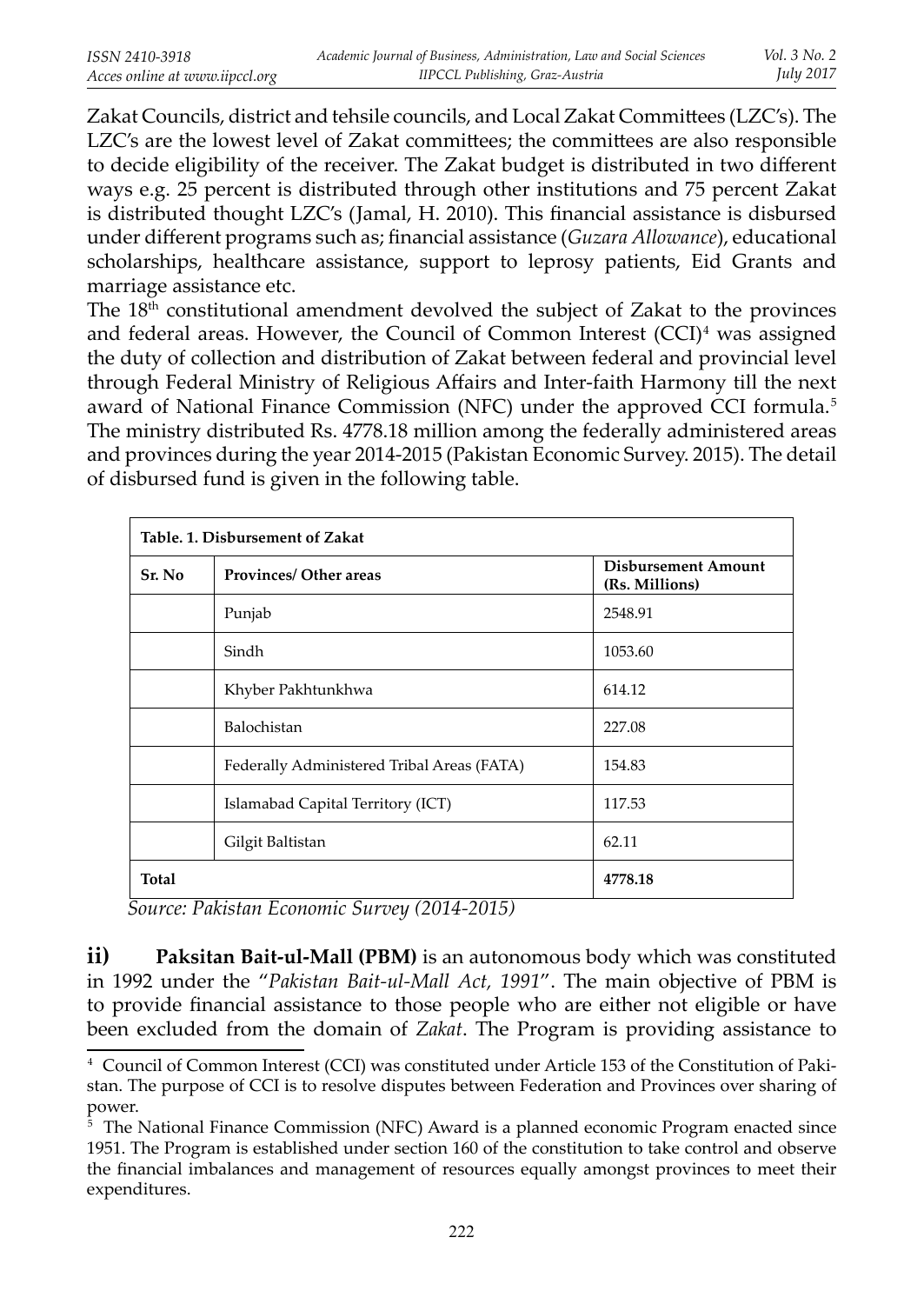minorities and certain sects of Muslims. The funds are mainly provided by the Federal Government to continue its services. It also receives funds from different public and private authorities such as Provincial Governments, Central Zakat Fund, National and International Organizations, NGO's and voluntary private contributions (Pakistan Bait-ul-Mal Act. 1991). The program distributes finances among the needy under different categories which includes Food Support programs (FSP), Financial Assistance to individuals, Support for Children through National Center for Rehabilitation of Child Labor and Institutional Rehabilitation (Grant to Non-Governmental Organizations) (Barrientos, A. 2006). PBM also provide funds to support orphans, vocational training, educational scholarships and outreach program for deprived parents. Dowry (*Jahez*)6 package is also given to orphan girls as well as supply of wheel chairs, hearing aids and artificial limbs to needy persons are part of PBM support activities.

**iii) The Benazir Income Support Program (BISP)** was launched in October 2008 as a major component of National Social Protection Strategy (NSPS) (The Benazir Income Support Act. 2010). The objective of the program is to offer monthly cash transfer to the poorest female heads of families and the establishment of safety net programs, supported by transparent and effective targeting and delivery mechanisms. The main focus of the scheme is to mitigate the negative impacts of economic and food crises and inflation on poor particularly women with cash assistance amounting to Rs. 1000 whose monthly income is less than Rs. 6000 (Jamal, H. 2010 & Pakistan Economic Survey. 2009). The long term objectives of this Program is eliminating extreme poverty and empower women to achieve universal primary education goal in pursuance of achieving Millenium Development Goals (MDGs).

The program is considered to be a platform to provide financial assistance to the vulnerable population recognized on the basis of poverty scorecard and is also considered to be an exit strategy (Pakistan Economic Survey. 2008-2009). The exit strategy comprises of providing training to one of the vulnerable family members to maintain its livelihood. The Pakistan Economic Survey (2008-2009) reported that BISP shall serve other social assistance programs such as conditional cash transfer and health insurances. The main target of BISP was to bring 5.5 million families under this program by the end of 2012-2013 (Planning Commission. 2014). Thus, the expected target was set to cover 90 percent of the poorest, which are 20 percent of the total population, under social safety net in 2012-2013 (Ibid). The program is spending under four diff erent components which include *Waseela-e-Rozgar* (Technical & Vocational Training), *Waseela-e-Haq* (Microfinance), *Waseela-e-Sehet* (Life and Health Insurance) and *Waseela-e-Taleem* (Primary Education) (BISP. 2017). In order to achieve the target, the budgetary allocation was increased from Rs. 75 billion in 2013-2014 to Rs. 97 billion during 2014-2015. Similarly, the program expects to increase its coverage from 4.6 million beneficiaries to 5 million during the financial year 2014-2015 (Pakistan Economic Survey. 2015). BISP has further increased its budget allocation to the tune of Rs. 115 billion in 2016-17 with its coverage extended to 5.3 million families (BISP. 2017).

<sup>6</sup> Dowery or "Jahez" is a kind of Money or property given by bride's parents to her husband at marriage. It is also considered as a gift to the groom by her parents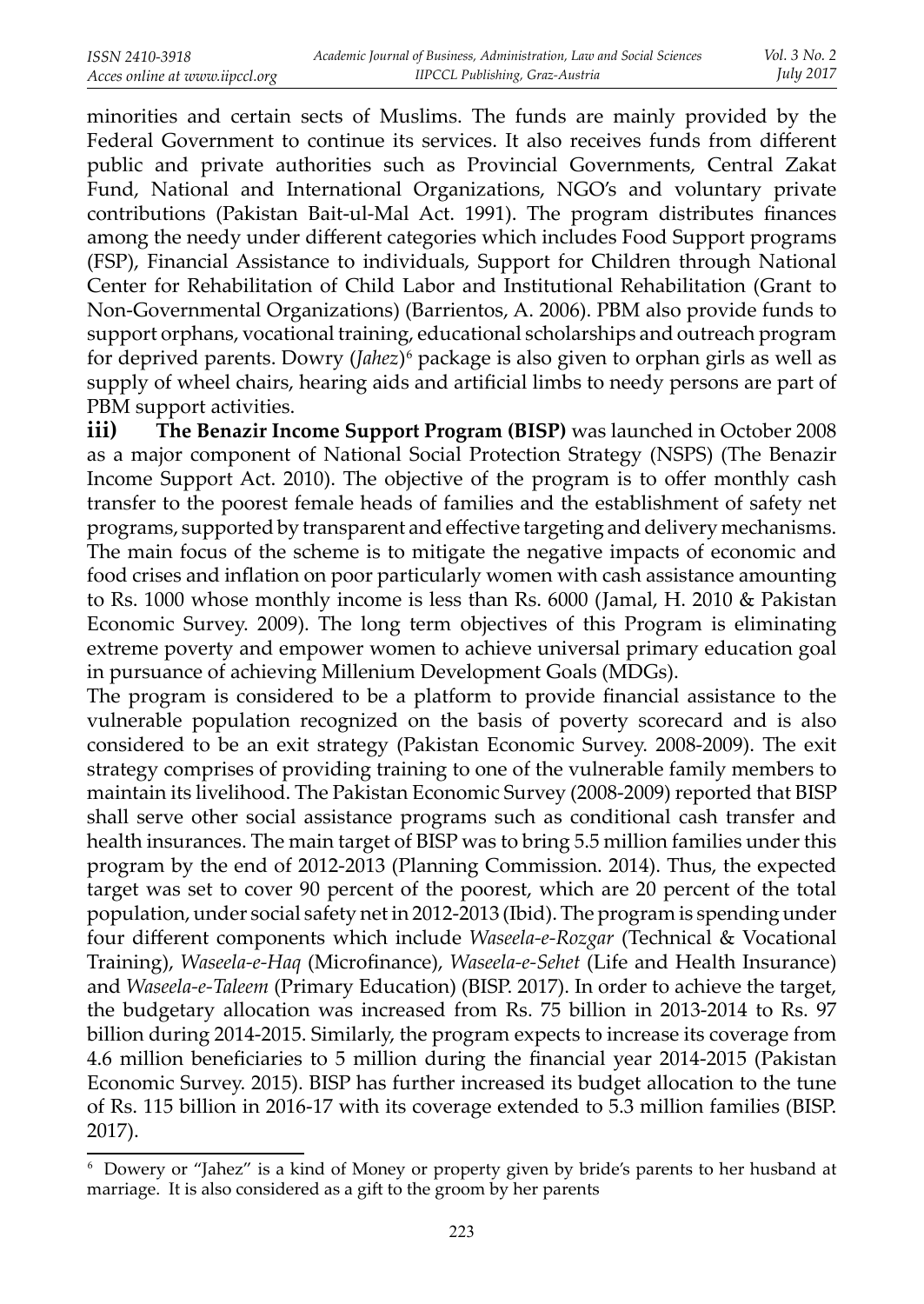## **iv) Public Works Program**

Public Works Programs are also considered to be a prominent intervention in the field of social protection by the government. There is a vast range of diverse programs under diff erent names such as *Khushhal Paksitan Program (KPP* and *Tameer-e-Watan Program* were initiated during last military government of General Pervez Musharraf and democratic government of Pakistan Muslim League (N). The Program includes different varieties of interventions for ordinary people such as electrification, roads, natural gas, health, education, water and sanitation, telephone and transport.

The Poverty Reduction Strategy Paper (PRSP)–II considers People's Rozgar Program (Officially known as *President's Rozgar Scheme*) as a mainstream intervention of social protection programs. The program facilitates the unemployed persons with access to credit on low interest rates to establish a small business. Similarly, the National Bank of Pakistan (NBP) has started a scheme under which it is offering funding for Community Transport, Shopkeeper Financing, Community Utility Stores, Public Call Office/ Tele-Centers, Finance for Commercial Vehicles and Primary Healthcare Equipment for Primary Healthcare Centers to Medical Graduates (NBP. 2017). The Bank offers financing ranging from PKR 200,000 to 700,000 for five years period.

### **v)** Microfinance Institutions (MFI's)

Microfinance Institutions (MFI's) are regarded as social safety net programs. Microfinance and Micro insurance are very important interventions which can be placed in the social protection category (Ziauddin, M. 2012). The Planning Commission of Pakistan distinguishes the different programs and their targeted population and categorizes them as poor and non-poor in the Annual Plan (2012- 2013). The categories started from the lowest; (1) extremely poor, (2) ultra poor, (3) poor, (4) vulnerable, (5) quasi non-poor, and (6) non-poor (Planning Commission. 2013). The intervention programs target the categories 1 and 2 as safety net programs, however, the microcredit programs are designed to target the category 3 and 4. Generally, the microfinance programs target the categories 2-5 to execute its services and increase outreach. The primary objective of this Program is to provide social protection to ultra poor to help them in alleviation of poverty through microfinance services such as microcredit, micro insurance and micro savings (Nasim, A. 2014). Therefore, Government of Pakistan has viewed it as significant intervention for the vulnerable and deprived population as additional employment opportunity in the Poverty Reduction Strategy Paper-II (PRSP-II).

Currently, the country has eight fully specialized microfinance banks which are providing microfinance services specifically for microenterprises, agriculture inputs and livestock (Pakistan Economic Survey. 2015). Many Non-Governmental Organizations (NGO's) are also providing microfinance to marginalized communities of the country. The Pakistan Microfinance Network  $(PMN)^7$  has started its operations in 1997 under a network of organizations involved in microfinance with dedication

 $^7\,$  Pakistan Microfinance Network (PMN) was established in 1997 with the aim to support financial sector to strengthen its quality, sustainable transparent diversity to achieve overall financial services. The network was constituted and registered under Section 42 of Companies Ordinance, 1984 with Securities and Exchange Commission of Pakistan (SECP).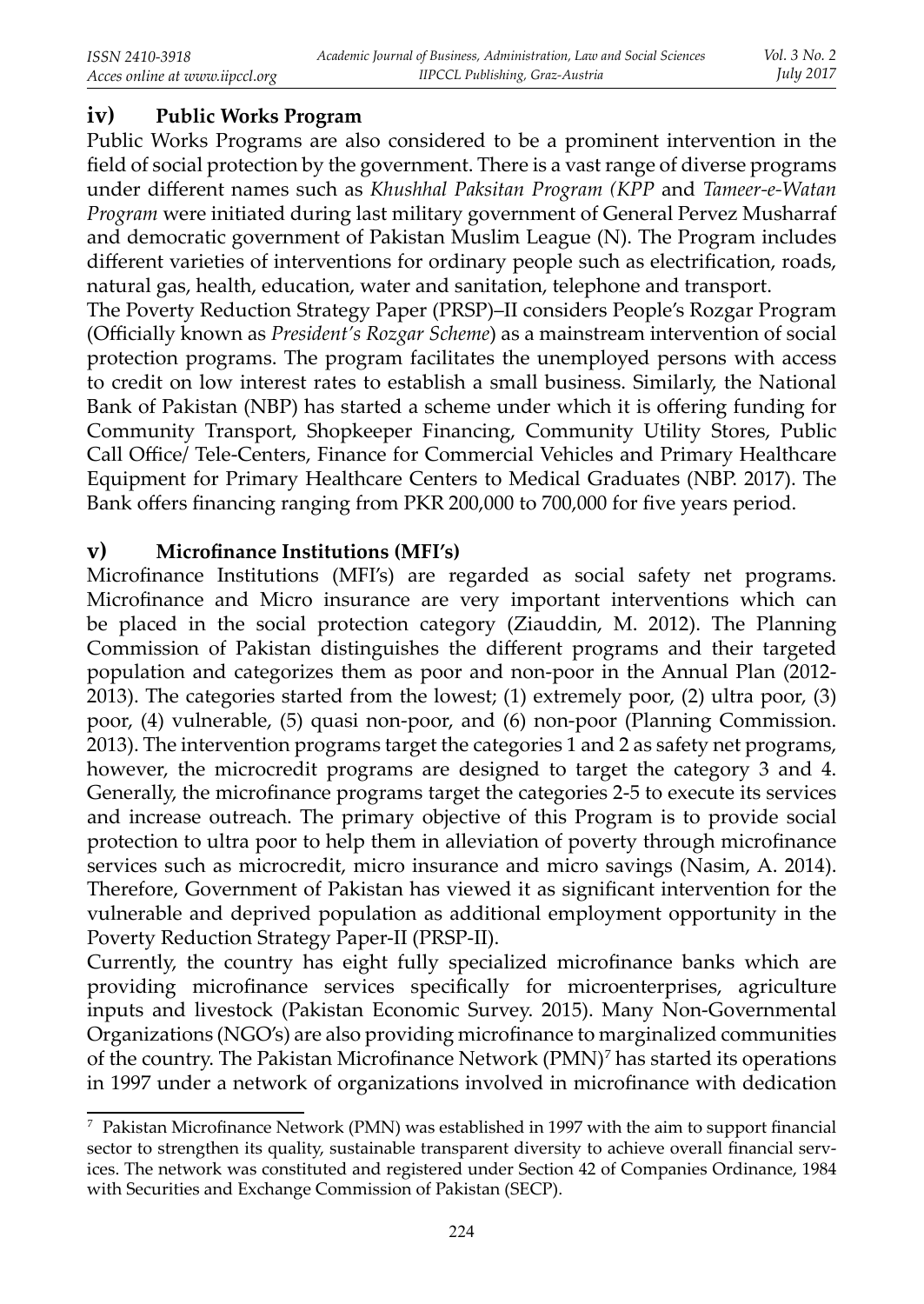and increasing the outreach and sustainability of microfinance. The aim of PMN is to build and assess performance, strengthen the capacity of small microfinance institutions through contemporary training and financial transparency. Government of Pakistan has patronized microfinance services through different institutions; 1) The National and Provincial Support Programs; 2) Pakistan Poverty Alleviation Fund (PPAF) and Microfinance Banks (PMN. 2016). The microfinance institutions have witnessed significant increase in number of active borrowers, savors and policy holders and a tremendous increase in investment during the year 2014-2015. The following table shows the current status of active borrowers, savers and active policy holders under different MFI schemes.

| Table. 2. Current Status of Active Borrowers, Active Savers and Active Policy Holders |                                          |                            |                                      |                            |                                        |                                             |
|---------------------------------------------------------------------------------------|------------------------------------------|----------------------------|--------------------------------------|----------------------------|----------------------------------------|---------------------------------------------|
| Detail                                                                                | Micro-credit                             |                            | Micro-Savings                        |                            | Micro-Insurance                        |                                             |
|                                                                                       | Active<br><b>Borrowers</b><br>(Millions) | Value<br>(Rs.<br>Millions) | Active<br><b>Savers</b><br>(Million) | Value<br>(Rs.<br>Millions) | Policy<br><b>Holders</b><br>(Millions) | Sum<br>insured<br>(Rs.<br><b>Millions</b> ) |
| 2014-15<br>(Jan-Dec)                                                                  | 3.14                                     | 66,791                     | 8,520,718                            | 43,497                     | 3,754,074                              | 60,418                                      |
| 2013-14<br>2.83<br>$(Jan - Dec)$                                                      |                                          | 52,092                     | 5,977,426                            | 34,784                     | 3,264,832                              | 44,182                                      |
| Increase/<br>decrease(Net)                                                            | 0.31                                     | 14,699                     | 2,543,292                            | 8,713                      | 489,242                                | 16,236                                      |
| Increase/<br>decrease $(\% )$                                                         | 10.9%                                    | 28.2%                      | 42.5%                                | 25.0%                      | 15.0%                                  | 36.7%                                       |

Source: Pakistan Microfinance Network (PMN)

### **Assessment of Existing Social Protection Programs in Pakistan**

Federal ministries, provincial departments and various autonomous and semi autonomous bodies are responsible to execute the aforesaid social protection programs and instruments (Sayeed, A. 2004). Nevertheless, these programs and interventions remain temporary, meaningless, flawed and unfruitful in the absence of a clearly integrated and articulated social protection policy in a broad social spectrum. Furthermore, flaws, gaps, overlapping and imperfection policies will also be critically discussed and analyzed. The proceeding section of the paper demonstrates the existing social protection programs in the country. However, this section will discuss the demography of the country such as total population, total number of labor force, available employment, coverage and availability, outreach, share of total GDP for social protection programs for workers and people of the country.

Population dynamics and trends have a greater role in the development and strategic decision making of any country. The size of population and formation has unavoidable impact on the economy of a country and its capability to give right to have social protection, access to housing, food, sanitation, water, health care, education and energy. It is therefore, imperative to discuss the population dynamics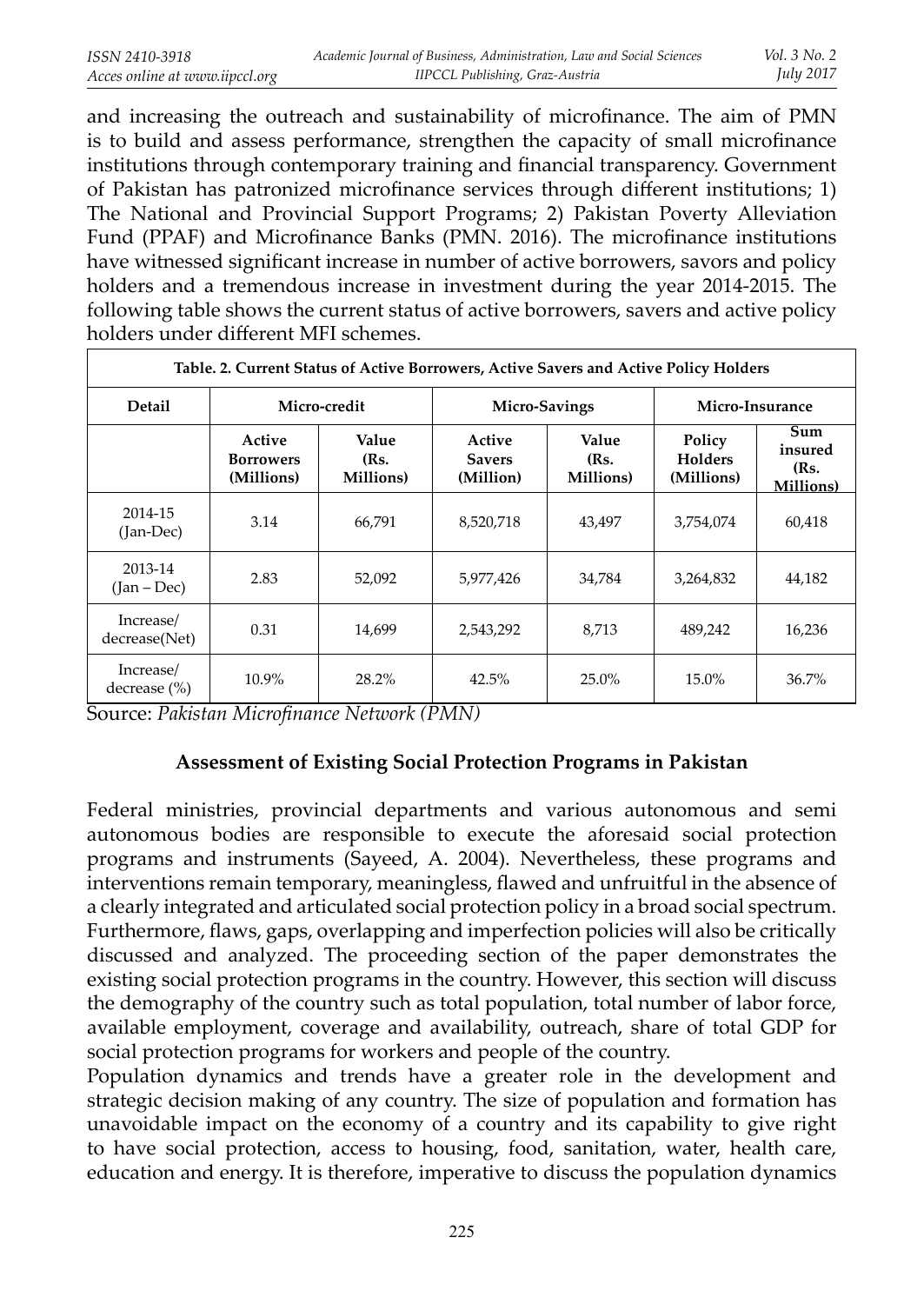before conducting demographic analysis because the real picture of demography will provide a clear understanding of the coverage of social protection programs. In order to understand the phenomenon total population, urban and rural population share and total labor force of the country has been discussed in the following table:

| Table. 3. Demographic Indicators by 2015 |        |  |  |  |  |
|------------------------------------------|--------|--|--|--|--|
| <b>Total Population (Million)</b>        | 191.71 |  |  |  |  |
| Urban Population (Million)               | 75.19  |  |  |  |  |
| Rural Population (Million)               | 116.52 |  |  |  |  |
| Total Labor Force (Million)              | 61.04  |  |  |  |  |
| Employed Labor Force (Million)           | 57.42  |  |  |  |  |
| Unemployed Labor Force (Million)         | 3.62   |  |  |  |  |

*Source: Economic Survey of Pakistan, 2014-2015*

Pakistan is one of the most populated countries in the world with an estimated population of 191.71 million (Pakistan Economic Survey. 2015). The estimated labor force of the country is around 61.04 million; 57.42 million are employed and 3.62 million are unemployed; the unemployment rate is 5.9 percent (Labor Force Survey. 2015). The indicators illustrate the total population with urban and rural distribution and total labor force along with employed and unemployed labor force of the country. The high participation of labor force has been witnessed in developing countries. Most of the developing countries show lower unemployment patterns in combination with high labour participation rates resulting in huge number of labour force engaged in vulnerable employment and majority of them are living in working poverty. The poverty rate in Pakistan is higher than other counties in the region with an estimated 39 percent (UNDP. 2016). The incidence of poverty and unemployment is higher in rural areas particularly in agricultural sector as compared to urban areas.

The participation of labor force is gradually increasing; on the contrary, the increasing unemployment trend is alarming, therefore, new employment opportunities should also be created for the labor force. The population and labor force of the country consists of about 63 percent youth below the age of 30 years (Planning Commission. 2015). The demographic statistics show that the employment opportunities for youth are a crucial issue. The following table contains gender wise unemployment rates in urban and rural areas of Pakistan.

| Table. 4. The percentage of unemployment rate in gender and area (2014-2015) |       |      |              |  |  |
|------------------------------------------------------------------------------|-------|------|--------------|--|--|
| Area/Gender                                                                  | Total | Male | Female       |  |  |
| All Pakistan                                                                 | 5.9   | 5.U  | 9.0          |  |  |
| Rural                                                                        | 5.0   |      | <sub>6</sub> |  |  |
| Jrban                                                                        | 8.0   |      | 20.4         |  |  |

*Source: Pakistan Labor Force Survey (2014-2015)*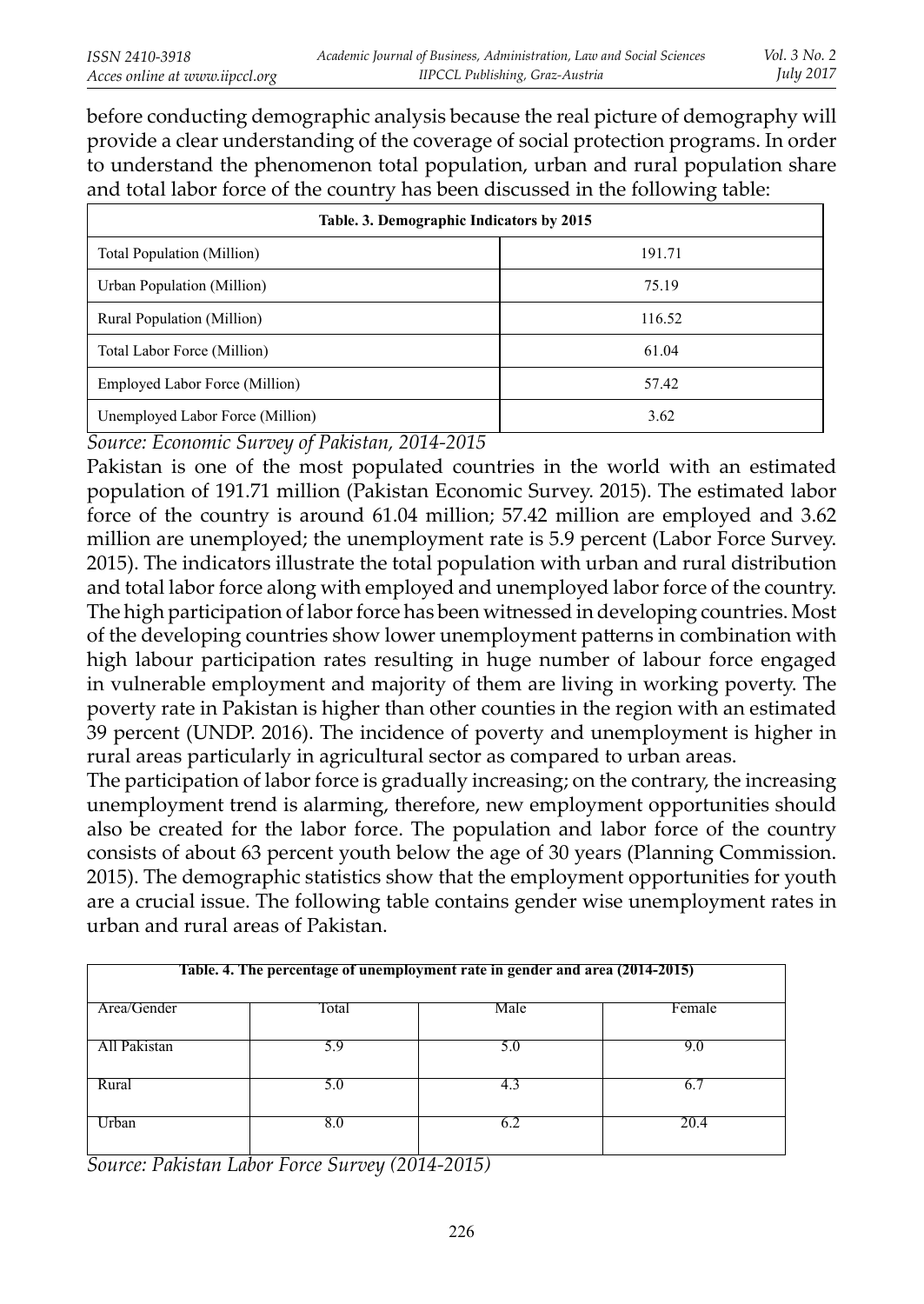Table 4 lays down the situation of unemployment rate gender wise and areas wise in the country. The data reveals that unemployment rate in rural areas is highly concentrated in women workforce. The women living in rural areas have less opportunities and skills to come out of this highly discouraged environment.

Asian Development Bank recently published a report on *"Social Protection Index:*  Assessing Results for Asia and Pacific" which reveals that total spending of Pakistan on Social Protection is less than 3 percent of its GDP for its poor population (ADB. 2013). The country's score of Social Protection Index (SPI) is 0.047, which is lower than South Asian countries average (SPI) score i.e., 0.061 (Ibid). The reason of low spending is lack of cognizance about the availability and existence of such social protection programs in the country. Furthermore, the complex procedure to qualify for social assistance makes it more difficult for the destitute people to access health, education and unemployment related benefits particularly the workers and women employed in informal sector.

Although, the Government of Pakistan is spending a huge amount on social security programs but the distribution mechanism is not well structured and exhaustive therefore, it does not have trickledown effect because most of the programs and policies lack pro-poor approach. Additionally, these programs also ignore the poor belonging to the informal sector.. These programs are rather fragmented, insufficient and not well designed and targeted. The allocated funds are very limited for labor market programs such as funds for unskilled labor except Punjab Province. Since the province has established Punjab Skills Development Fund with the collaboration of Department for International Development, UK in 2010. The company was constituted under *'Companies Ordinance 1984'* by the Government of Punjab.

The country has bulk of labor force which is considered to be one of the biggest in the region. Most of the people are residing in rural areas who are employed in agriculture sector. Majority of these social security programs exclude informal economy and agricultural labor force, which constitutes around 70 % of total labor force of the country, from its scope and merely covers formal sector employees (ILO. 2017). On the contrary, these programs are not sufficiently covering the formal sector employees due to its design failure because the funding responsibility has been entirely put on the employers (Sayeed, A. 2004). Generally, the funding of these programs is solely employers based and many cases have been witnessed in which public sector industrial units have defaulted in paying their contribution. It is suggested that employees should also contribute for these programs for their very benefits. Apart from the high administrative cost of several social security programs, some impediments have been observed in the design feature of these programs. For example, it lacks the provisions for the protection or transfer of pension rights in case of termination from employment (Jamal, H. 2010). This situation has been particularly faced during the privatization process of industrial establishments. These social security programs have failed to cover all labor force with respect to social security and social welfare. The said programs are benefiting only 4 percent of the non-agriculture labor force (Bari et al, 2005). In addition, two third employees working in medium and large scale manufacturing and commercial establishments are unprotected contract labor force (Syeda, M. H. 2015).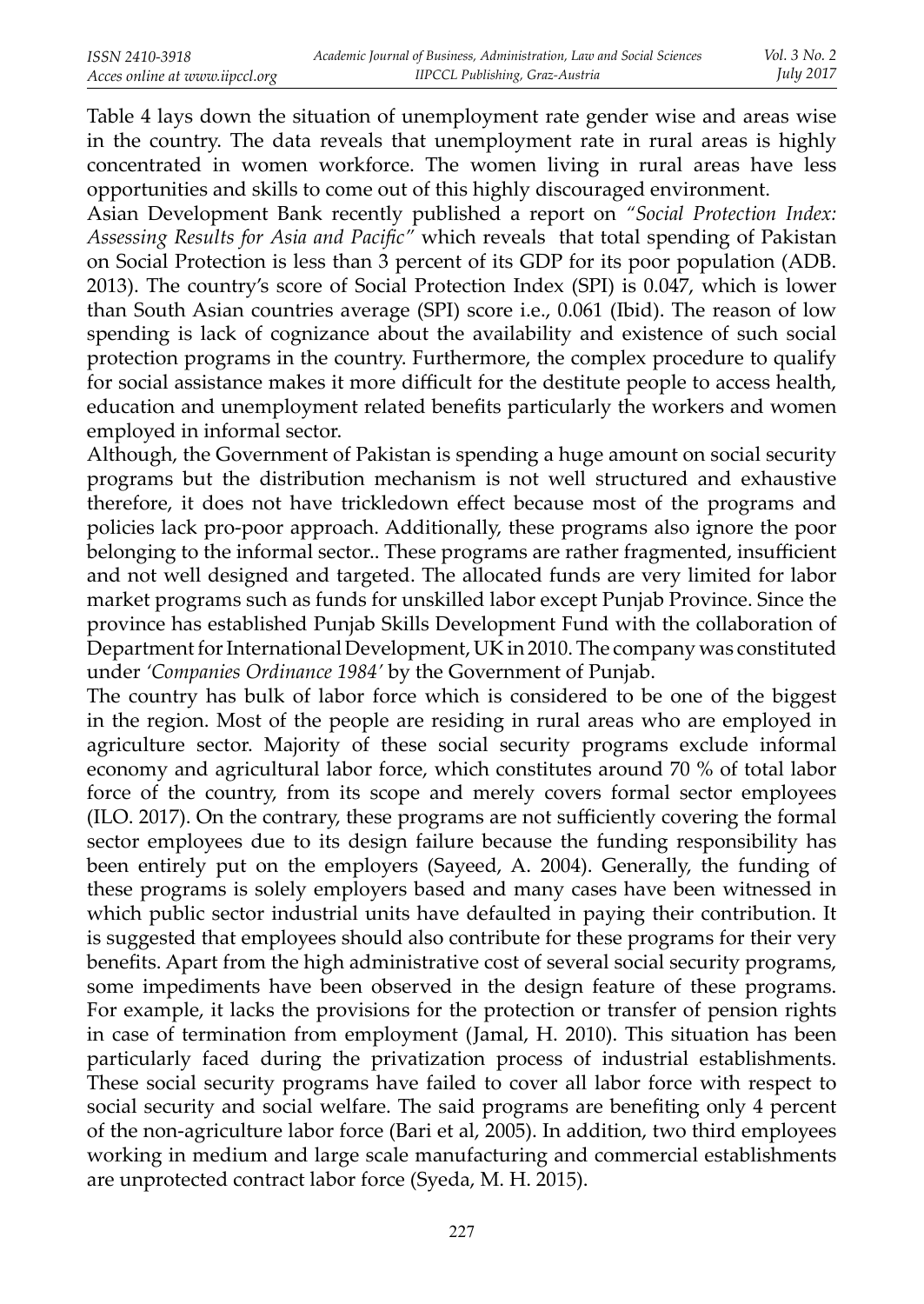Furthermore, the empirical study witnessed the multiplication of several activities by different institutions providing social security benefits for example health facility is provided both by Workers Welfare Funds (WWF) and Employees Social Security Institutions (ESSI). These similar programs are managed by different departments without clear demarcation and division of responsibilities. The development of similar programs run by different organizations is resulting in loss of focus and financial resources which is the biggest constraint in extension of such benefits to maximum people. This overlapping policy implies that the subsidization of such welfare activities has no positive impact on the household's lives as it was envisioned. There are many reasons of unfruitfulness of these social security programs; one of them is corruption and embezzlement especially the one observed in EOBI ("EOBI Recovers" 2004). Some other important issues have also been pointed out in different programs for instance, many organizations or institutions have insufficient capability to efficiently carry out social protection activities and functions. Moreover, these programs lack proper targeting; particularly, *Zakat* and *Bait-ul-Mall* distribution schemes have not been able to come up with a transparent and accountable targeting method. In reality, the main objective of these programs is to target the needy and deserving but these programs never used targeting tools such as *Proxy Means Testing*. The World Bank reported in 2007 that *"around 27 percent of Guzara Allowance (monthly cash allowance) beneficiaries and 37 percent of those receiving rehabilitation grants are not poor, accounting for 32 and 45 percent of the resources distributed under each modality"* (WB. 2007). The report also witnessed that evidences of both corruption and favouritism have been found in *Zakat* distribution system. The selection criterion of beneficiaries is not transparent and mostly the *Zakat* amount is distributed to influential persons or who offer bribe. In the absence of institutionalised and documented distribution mechanism of *Zakat* funds, most often, the selection of beneficiaries depend on the relationship with local authorities and politicians (Sayeed, A. 2004). The Local *Zakat* Councils mostly depend on individuals known to them, who are renowned and influential members of the community. Generally, most of these beneficiaries are known to the committee members. Likewise, *Bait-ul-Mall* has also no particular distribution criterion especially for food support Program. Both social assistance (*Zakat* and *Bait-ul-Mall)* programs have severe problems in their outreach and targeting the deserved persons (ADB. 2004).

BISP is considered to be the main player in social safety net programs in the country. The Program has introduced multiple schemes (Conditional and Unconditional Cash Transfers) to assist poor and vulnerable through a huge amount of budgetary allocation. But these schemes are criticised to be biased that the forms and funds are distributed on political basis to gather votes. The Program can face many challenges in future in case of change in government because the Program is receiving high level of investment which can create hurdle in its continuity. It has been witnessed in many wide range cash transfer programs such as Progresa in Mexico; the incoming governments can restrain the budgetary allocation by proposing new programs with different designs. Although, the BISP Act was unanimously passed by the parliament, the continuation of this Program can be suspended by some political stakeholders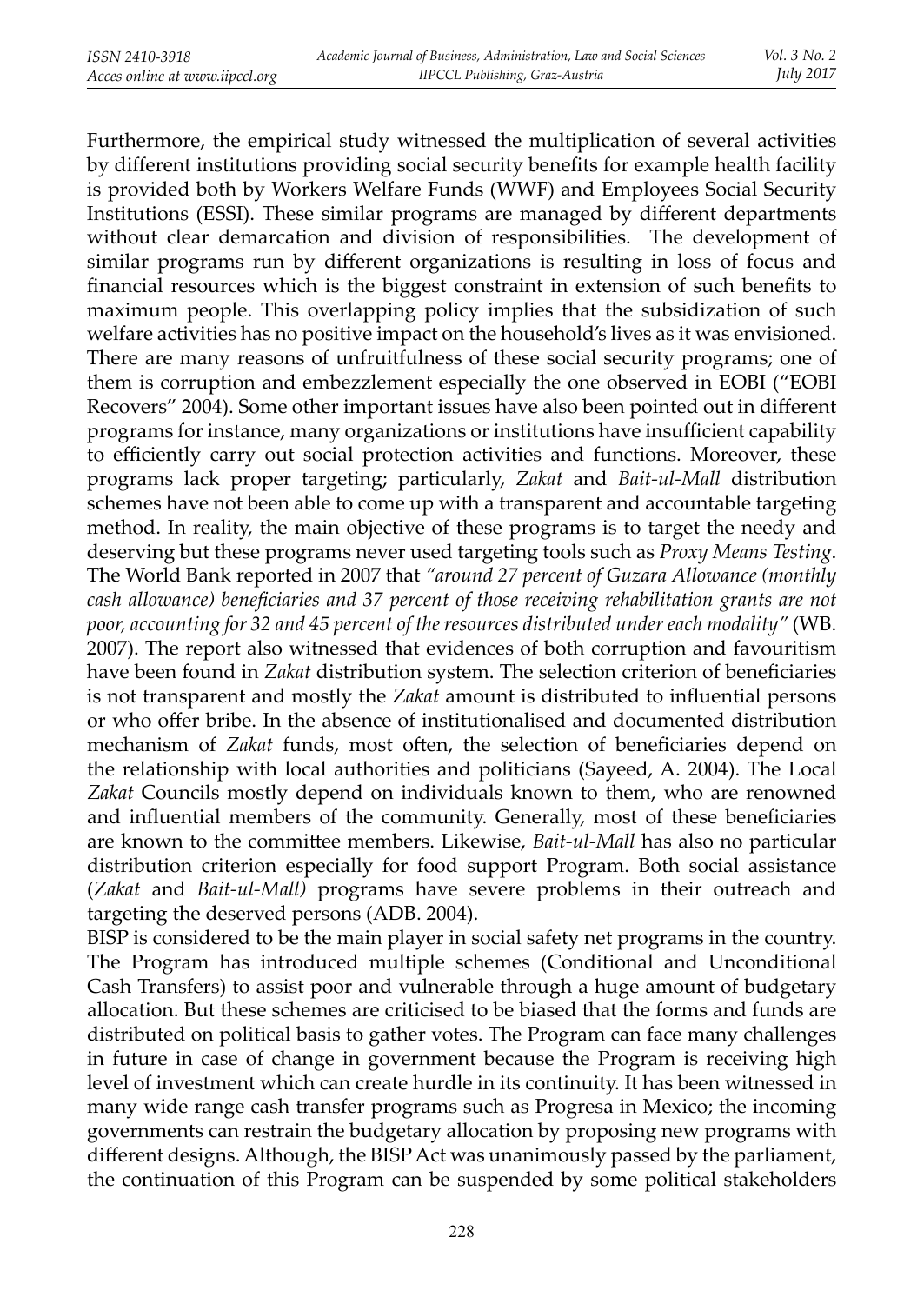as evidenced in several federal and provincial programs which imply the lack of political consensus.

Similarly, microfinance or microcredit has been criticized frequently because of its investment and income generating nature and micro-crediting programs does not ensure access to microcredit and insurance against natural calamity and adverse shocks to the affectees and vulnerable clients (Barrientos, A. 2006). Furthermore, microfinance services do not qualify as social safety nets because MFI's are not offering microcredit on discounted interest rates and it also explicitly or implicitly lacks subsidy factor.

On the other hand, the bureaucratic hurdles and unnecessary favouritism is hampering these social assistance programs in targeting the needy population (Kabeer, N. & Sarah, C. 2010). Mishandling and mismanagement of cash distribution is generally affecting the efficiency of these assistance programs (WB. 2007). People are required to have valid identity card and bank account to be able to receive this benefit which is one of the main reasons in delaying of distribution of these funds. However, these problems can be addressed, but it appears to be a barrier for some people especially women in receiving this cash assistance. In addition, the current programs have had a minimal impact on decreasing poverty of households who are living below the poverty line (Bari et al, 2005). Similarly, the Food Support Program (FSP) and *Guzara Allowance* schemes have not been adequately addressing the requirements of the destitute households (ADB. 2004).

There is a dire need to develop a methodology to evaluate the social protection instruments in terms of their score. The social protection programs should be appraised on performance base criteria such as; extent of programs, degree of access to such programs, targeting efficiently, allocation of funds for the benefits, sufficient support, equal distribution of transfer, self financing and self progressive programs and their positive impact on development (Pasha et al. 2000). The aforesaid criteria has been applied in seven different social protection programs such as, Zakat, Bait*ul-Mall, Ushr, Wheat Subsidy, Employees Old Age Benefits Institutions (EOBI),* House Financing and Microfinance Schemes. Consequently, these schemes seem to have weak institutional framework, the funding for these programs is limited, the targeting and outreach is inefficient. Therefore, the impact of these social protection programs is very limited and unproductive in relation to poverty reduction (Ibid).

The historic  $18<sup>th</sup>$  amendment was introduced in 2010 by the parliament of Pakistan. It devolved 47 subjects of Concurrent Legislative List (CLL)8 including Labor to the provinces (Shaukat, Z. 2011). The amendment is considered to be the historic political development which brings decentralization of power to the provinces for the improvement of common people's life. However, many labor categories remain out of the labor legislation such as, home based workers, women workers, agricultural workers, piece rate workers, family workers, part time, contract and internees. In addition, the current programs ignore the informal sector women labor force, where  $^8$  The Constitution of Pakistan is comprised of two lists; the Federal Legislative List (FLL) and the Concurrent Legislative List (CLL). Federal Government is only responsible for the legislation of items listed on the first list. The items listed in the second list authorize both Federal Government and Provincial Governments to govern. However, the functions which are not mentioned in any list will have "residuary powers" allowed to the provinces.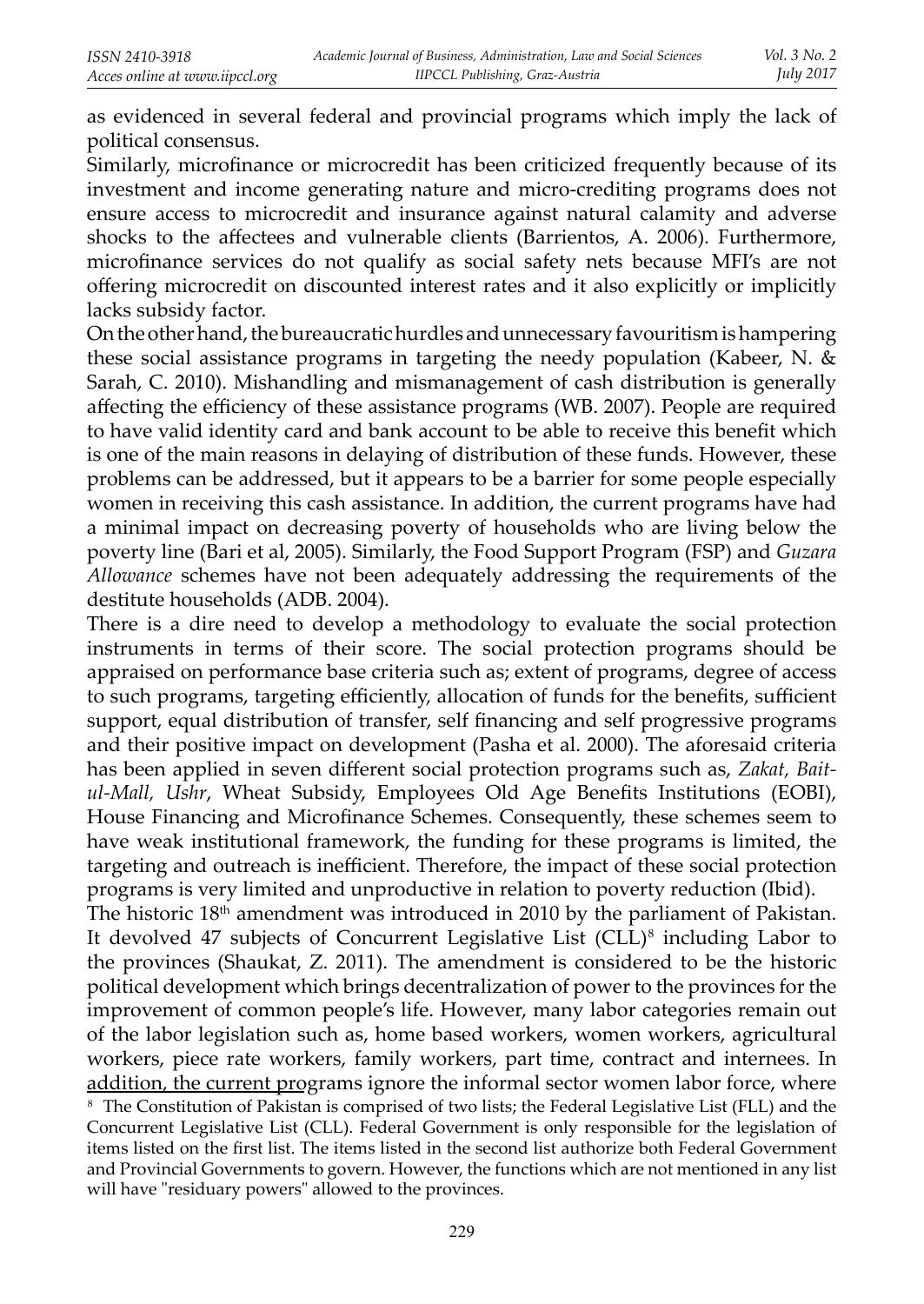poverty is persistent since generations. Women working in informal and agriculture sectors are considered to be the most socially marginalised strata with nominal social protection from their employers, middlemen, contractors and owners though they pay high opportunity cost in terms of low wages and lack of bargaining power. The Social Protection programs are required to change the structure of inequality and alleviate poverty from the society; otherwise, the dependency will remain unchanged for future generations. The available programs and measures from formal as well as informal sectors have been unable to help poor to come out of the vulnerabilities and vicious circle of poverty (Syeda, M. H. 2015).

The benefit of such assistance schemes does not cover all the deserving poor. Since *Zakat* is only dedicated for the devoted Muslims and excludes other religious minorities (Chaudhry, S. 2014). Therefore, the poor from minorities use informal source for the social protection which increase their chances of dependency and exploitation (Kabeer, N. 2010). These social protection programs are divided in different segments within the society instead of elimination of poverty. These segments are fragmented in formal and informal workers from urban and rural areas. The social insurance schemes and pensions cover the informal sector employees, contrarily; cash transfer schemes are designed and extended to poor and informal workers usually from rural economy. But these programs do not cover agriculture workers, informal sector employees, short-term or contract employees from formal sector. Despite the fact, that the agriculture sector is the biggest sector providing employment to a huge number of labor force in the country. The labor force from this sector is excluded from all social security benefits and existing laws do not cover this sector (Durr-e-Nayab  $\&$ Shujaat, F. 2014).

### **Suggestions and the Way Forward**

The above discussion on social security net recognizes some impediments in different categories such as policy design, delivery mechanism, coverage and adequacy of financing. Therefore, some suggestions are given below for the Government of Pakistan to formulate and implement the social protection programs intensively so that they can be made more effective and better results can be ensured.

- A center of excellence should be built within tertiary institutions to research on the policies and capacity of social protection schemes.
- The extent of implementation of current policies and national plans on social protection should be assessed and reviewed and in the case of non-compliance, appropriate and credible actions should be taken for their proper implementation.
- Formation and implementation of social protection schemes on geographical basis instead of establishment based approach.
- Initiatives should be taken to expand the scope of social security and medical services to prevent illness and promote health.
- Civil societies should work together with the Government to create awareness among the people about the available social protection schemes.
- A comprehensive coordination mechanism should be developed between social security hospitals and private/ public hospitals to refer patients in case no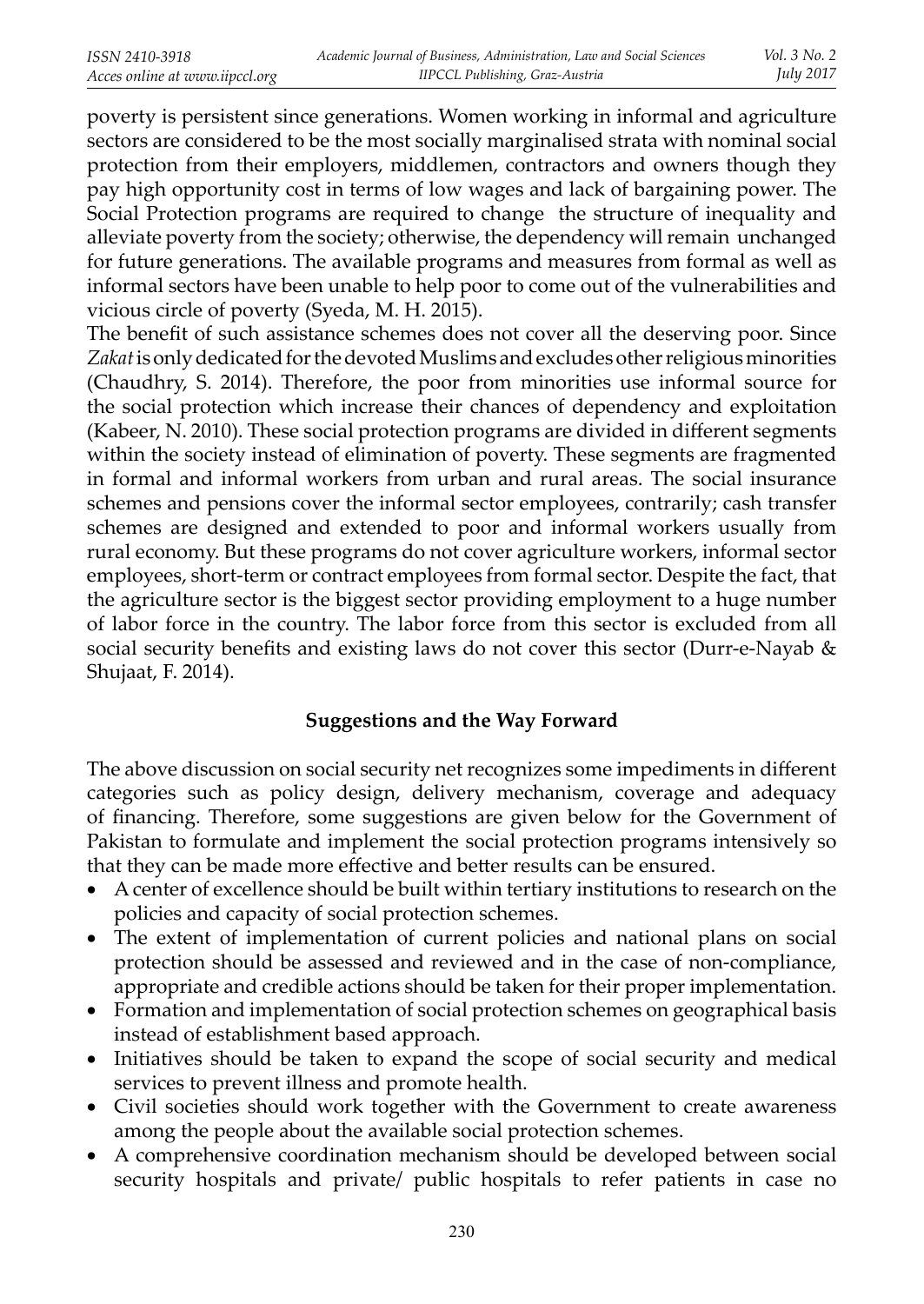treatment facility is available in social security hospitals.

- Medical facilities should also be provided to the retired registered workers of social security programs.
- The Government should establish an exhaustive monitoring and evaluation procedure.
- The lacunas in the "*Social Security Ordinance 1965"*should be removed or amended which are causing difficulties in its implantation:-

The issues related to social security are; i) the employed workers are mostly bypassed from the benefit of these programs; ii) several provincial and federal departments are intervening without necessary cooperation and coordination; iii) the terminated employees from the EOBI have no clear provision for the transfer of their benefits;  $iv$ ) a comprehensive universal pension system for workers is neglected.

- A comprehensive rationalization of the operations is required to consolidate all s ocial protection programs with increased outreach and include informal sector workers especially agriculture sector workers, part time and seasonal workers.
- An evaluation mechanism should also be developed by the social protection porgrammes to avoid duplication of such schemes and for their accountability.
- Beneficiaries should be selected by using *Proxy Mean Test* for the social protection schemes.
- Eligibility criteria should be improved and a mechanism should be developed to collect data of beneficiaries and their expenditures to access the impact of this intervention.
- The government should increase the overall spending on social protection schemes and particularly increase its benefit for the disabled and old aged people.
- The Government should ensure the continuity of budget for these social protection schemes and revisit the monitoring and evaluation mechanism to ensure its transparency.

### **Conclusions**

South Asian region is home to the largest population in the world without an efficient social protection available against social risks and vulnerability. Pakistan is also one of the countries in the region who is facing a daunting challenge to provide social benefits to its workers engaged in formal and informal sector. Since the independence, many social protection programs and development policies have been formulated but none of the governments has successfully implemented an effective pro-poor policy as promised in the Constitution of Pakistan. There are numerous elements which have resulted in huge variation between the promises made by the governments and literal situation. Less economic resources and underdeveloped status is one of the reasons which impede the governments to introduce a comprehensive social protection system. Although, several social protection programs were started for many years but most of them have failed to achieve their objectives due to their limited coverage and fragmented, duplicative and ceremonial nature. The country's spending is outrageously far less on social protection programs as compared to other countries in the region. Asian Development Bank (ADB) reported that the coverage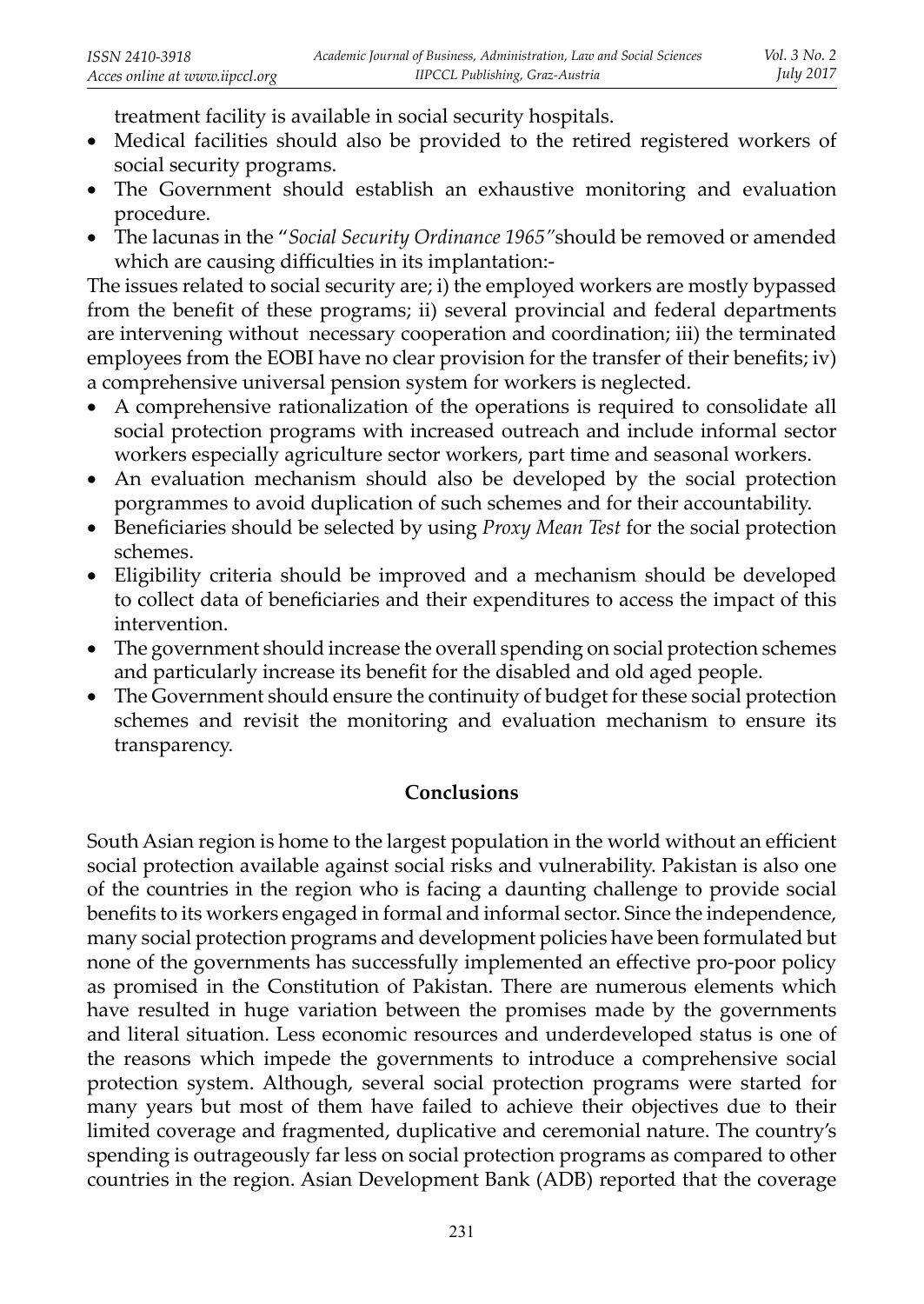and target to the extreme poor is exceptionally low (Baulch, B. Weber, A. Wood, J. 2008). The coverage of *Zakat* and *Bait-ul-Mal* is less than 35 percent in households living under the poverty line. However, the pension schemes only cover employees from the formal sector which is less than 3 percent of total employed labor force (Kohler, G. Cali, M. Stirbu, M. 2009). BISP is recognized as the main player in social protection programs around the country. Although, the Program has introduced multiple schemes (Conditional and Unconditional Cash Transfers) covering many aspects for the poor and vulnerable. But these schemes are criticised and considered to be biased due to the distribution of funds on political basis to increase voter's base. The Program can be suspended in future because it was started on political basis and its continuity can be jeopardized by deferment of funds. Similarly, the microfinance and microcredit sector has enlarged tremendously but their status as being a key player of social safety net remains sceptical due to collateral based credit on high interest rates.

Particularly, these schemes have failed to extend their benefits to informal labor force which is more than 70% of total labor force of the country. Keeping in view the incidence of poverty in the country and dependence of the majority of labor force on informal activities, there is an obvious need to develop an efficient mechanism to address their needs and help them in reducing their distress and risks. Although, many social protection schemes have recognized the workers working in informal economy who are most likely to have high frequency of risks, the existing social protection programs often exclude the major part of labor force from informal sector while only focusing on formal sector employees. The excluded labor force consists of poor women, old aged, disabled and agricultural workers.

Moreover, most of the social protection programs shows gender and rural-urban bias. The effectiveness of these programs can be significantly enhanced by establishing a strong coordination between implementing agencies and programs. Since, many targeting flaws and pilferage of funds have been witnessed and some particular geographic areas are consistently covered while others have not benefited from these programs. Therefore, all existing social protection programs should be streamlined and must develop synergy amongst them for an effective outcome. This would help to counter the beneficiaries who are receiving multiple payments from different programs. Thus, a centralized system with rigorous application of the eligibility of beneficiaries should be developed to avoid the duplication of payments. In addition, a comprehensive monitoring and evaluation system should be adopted to ensure the effectiveness and credibility of these programs. The country should bridge the huge gap of social protection by introducing a combined social security system that addresses and extends its services at an adequate level of protection for all groups of the society. Therefore, it is imperative to stress the need of developing a national system of social protection which is essential for the socio-economic development and the achievement of social justice.

The 18<sup>th</sup> constitutional amendment brought tremendous confusion on the role and responsibilities between provincial and federal governments with respect to social protection. Therefore, the parliament should develop a clear framework for the social protection that distinctly describes the domain to be kept with the federal government and what should be devolved to the provinces, and rights and responsibilities of the provinces on this important issue.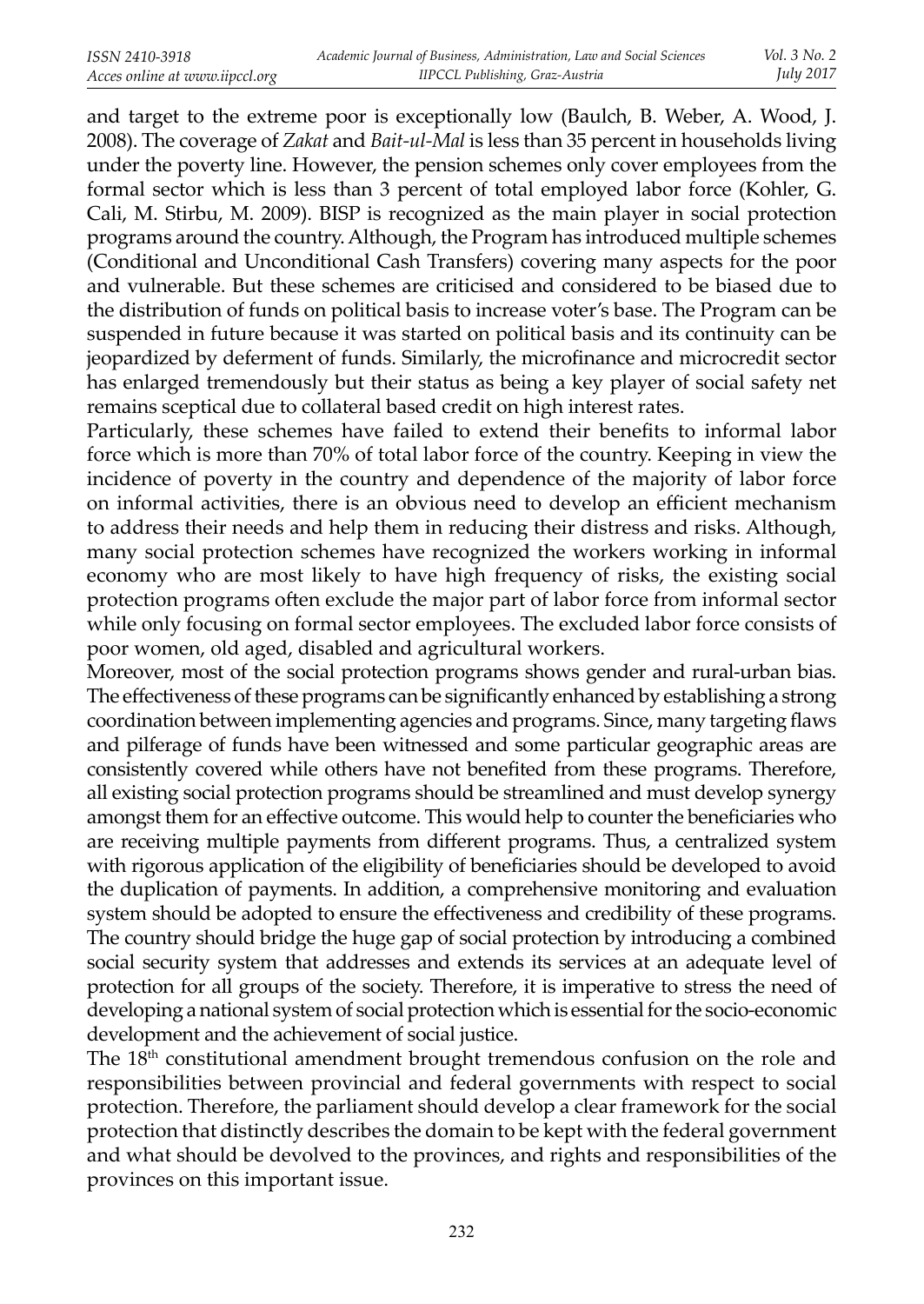## **References**

Asian Development Bank (2004), Social Protection Strategy Development Study, ADB TA 4155-PAK (two volumes), ADB Islamabad.

Asian Development Bank (2008). Social Protection Index for Committed Poverty Reduction. Volume 2: Asia. Manila, Philippine.

Asian Development Bank, (2013). The Social Protection Index, Assessing Results for the Asia and Pacific. Philippines. ISBN 978-92-9254-139-2.

Bari et al, 2005. Conceptualizing a Social Protection Framework for Pakistan, Pakistan Poverty Assessment Update, Background Paper Series, Background Paper: 4, Poverty Group, Asian Development Bank.

Barrientos, A. (2006). Development of a Social Protection Strategy for Pakistan. Social Protection projects at Institute of Development Studies, United Kingdom.

Baulch, B. Weber, A. Wood, J. 2008. Social Protection Index for Committed Poverty Reduction. Asian Development Bank. Manila.

Benazir Income Support Program, 2017. Retrieved from http://bisp.gov.pk/nser/ (January, 21, 2017)

Choudhry, S. (2014). Pakistan: A Journey of Poverty-Induced Shame. The Shame of It. Global Perspectives on Anti-Poverty Policies, 111-132.

Companies Profits (Workers' Participation) Act, 1968. Retrieved from http://pakistancode.gov. pk/english/UY2FqaJw1-apaUY2Fqa-cJub-sg-jjjjjjjjjjjjj (January 22, 2017)

Dawn Newspaper. EOBI recovers Rs82.835m embezzled money (2004, June 03). Retrieved from http://www.dawn.com/news/360708/eobi-recovers-rs82-835m-embezzled-money (January 22, 2017)

Durr-e-Nayab & Shujaat, F. (2014). Effectiveness of Cash Transfer Programs for Household Welfare in Pakistan: The Case of the Benazir Income Support Program. The Pakistan Development Review 53:2.pp. 145–174

Employees Social Security Ordinance, 1965 § 35 to 45 (Chapter V, Benefits). Retrieved from http://punjablaws.gov.pk/laws/187.html (January 15, 2017)

Federal Employees Benevolent Fund and Group Insurance Act, 1969. (2010) Retrieved from http://febgif.gov.pk/Documents/Forms/ACT2011.pdf (December 17, 2016)

Poverty Reduction Strategy Paper-II (2009). Ministry of Finance, Pakistan, Government of Pakistan, 2009.

Government of Pakistan. (2007). A Social Protection Strategy to Reach the Poor and the Vulnerable, Centre for Poverty Reduction and Social Policy Development (CPRSPD), Planning Commission, Islamabad.

Holzmann R. and Jørgensen S. (2000), Social Risk Management: A New Conceptual Framework for Social Protection and Beyond, Discussion Paper No. 0006, World Bank

http://na.gov.pk/uploads/documents/1333523681\_951.pdf (January 5, 2017)

ILO, (2000). World Labor Report: Income security and social protection in a changing world. Geneva.

International Labor Organization (ILO). 2017. Social Security in Pakistan. Retrieved from http://ilo.org/islamabad/areasofwork/social-security/lang--en/index.htm (January 12, 2017)

Irfan, Mohammad. (2007). Poverty alleviation and social protection in Pakistan. Abasyn University Journal of Social Science, Peshawar, Pakistan.

Jamal, H. (2010). A profile of social protection of Pakistan: An appraisal of Empirical Literature, Research report no.81. Social Policy and Development Centre, Karachi, Pakistan.

Kabeer, N. (2010). Women's empowerment, development interventions and the management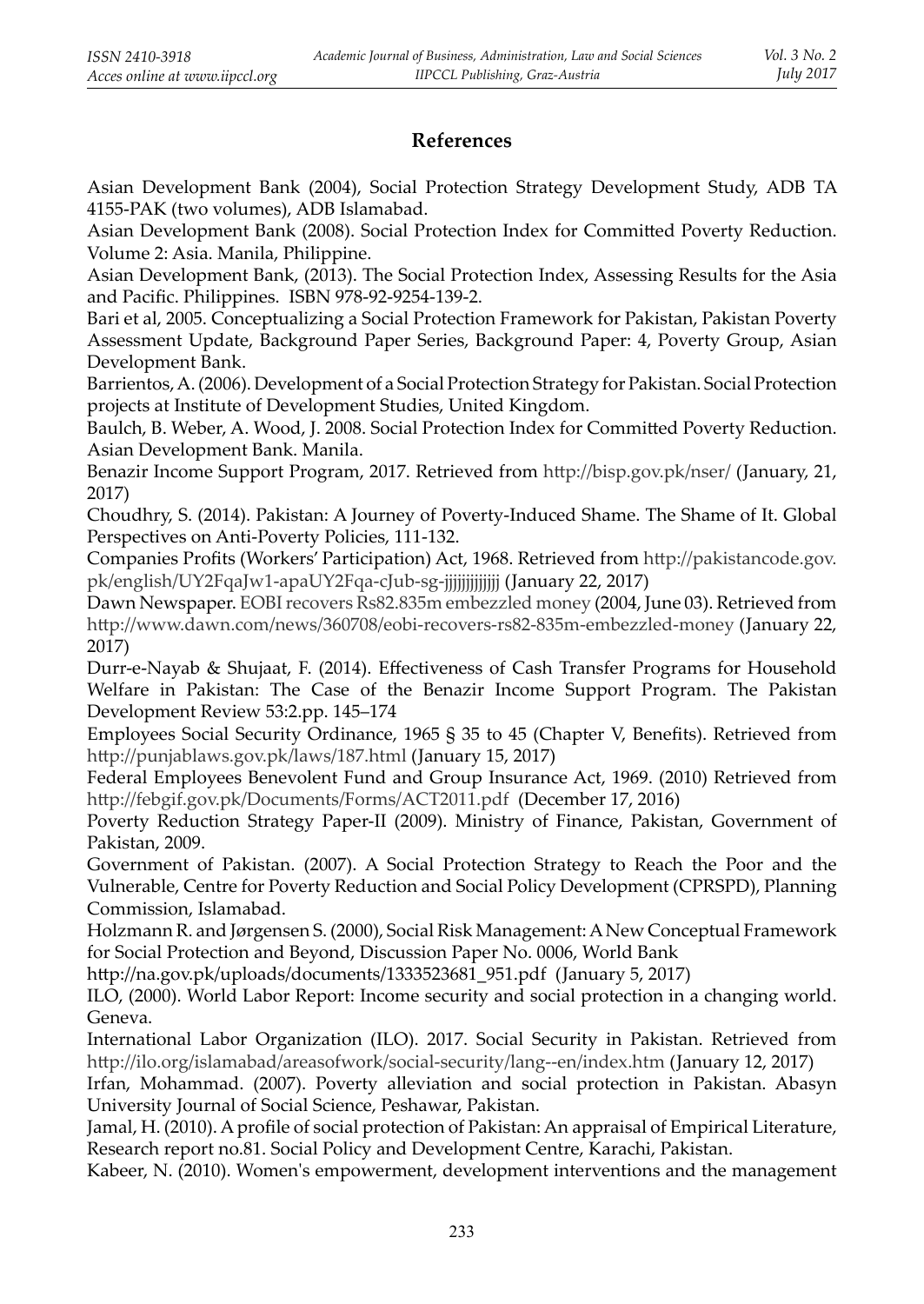of information flows. IDS Bulletin, 41(6).105-113.

Khan, A. (2013). Institutional Mapping Study of Social Protection Schemes in the Province of Khyber Pakhtunkhwa, ILO Country office for Pakistan, Islamabad.

Kohler, G. Cali, M. Stirbu, M. (2009). Social Protection in South Asia: A Review. UNICEF Regional Office for South Asia (ROSA), Nepal.

Labor Force Survey. (2015). Pakistan Bureau of Statistics. Government of Pakistan.

Naila Kabeer, N. & Sarah, C. (2010). Barriers to the extension of social protection. Evidence from Asia. Institute of Development studies (IDS), Bulletin, 41(4).1-117

Nasim, A. (2014). Fiscal Space for Social Protection in Pakistan, Institute of Development and Economic Alternatives, Policy working paper no. 01-14.

National Bank of Pakistan. 2017. Retrieved from https://www.nbp.com.pk/karobar/main.aspx (February 2, 2017)

Pakistan Bait-ul-Mal Act, 1991. (2016, April 26). Retrieved from http://www.pbm.gov.pk/Act. pdf (February 8, 2017)

Pakistan Business Council, (2011). Social Protection: Targeted, Transparent, Empowering A PBC Position Paper by the Social Protection Pane. Retrieved from http://www.pbc.org.pk/ assets/pdf/Social-Protection.pdf (December 12, 2016)

Pakistan Economic Survey (2008-2009). Ministry of Finance, Government of Pakistan Pakistan Economic Survey (2014-2015). Ministry of Finance, Government of Pakistan Pakistan Microfinance Network. (2017). Retrieved from http://www.pmn.org.pk/ (February

05, 2017)

Pasha et al (2000), Evaluation of Social Safety Nets in Pakistan, SPDC Research Report Number 32, Social Policy and Development Centre, Karachi

Planning Commission. Annual Plan (2012-13). Ministry of Planning Development and Reform, Government of Pakistan.

Planning Commission, Annual Plan (2013-2014), Ministry of Planning Development and Reform, Government of Pakistan.

Planning Commission, Annual Plan (2014-2015), Ministry of Planning Development and Reform, Government of Pakistan.

Sayeed, A. (2004). Social Protection in Pakistan: Concept, Situation Analysis and Way forward. Working Paper 5: Jointly Published by the Centre for Research on Poverty Reduction and Income Distribution (CRPRID), Planning Commission, GoP, ILO and UNDP.

Shaukat, Z. (2011). The devolved course: Constitutional Reforms and status of Implementation of Labor provisions. Pakistan Institute of Labor Education and Research (PILER), Karachi.

Shepherd A., Marcus, R., & Barrientos, A. (2004). Policy Paper on Social Protection, Department of International Development (DFID), UK.

Syeda, M. H. (2015). Making an impact Analysis of Social Protection Programs in Pakistan. Journal of the Research Society of Pakistan, 52(1).

The Benazir Income Support Act, 2010. Retrieved from http://bisp.gov.pk/wp-content/ uploads/2016/10/BISP\_ACT\_2010.pdf (February 8, 2017)

The Constitution of Pakistan (1973) § 38 (a) (d) and (e). (2010, December 22) Retrieved from http://na.gov.pk/uploads/documents/1333523681\_951.pdf (January 22, 2017)

The Pension Act 1871  $\S$  5, which later was assumed by the Government of Pakistan after independence in 1947. Retrieved from http://pakistancode.gov.pk/english/UY2FqaJw1apaUY2Fqa-a5k%3D-sg-jjjjjjjjjjjjj (January 20, 2017)

The Workers' Children Education Ordinance, 1972. (2012). Retrieved from http://punjablaws. gov.pk/laws/1251a.html (December 17, 2016)

The Workers' Welfare Fund Ordinance, 1971 § 4, 4A. (2008, June 27) Retrieved from http:// www.wwf.gov.pk/ (January 12, 2017)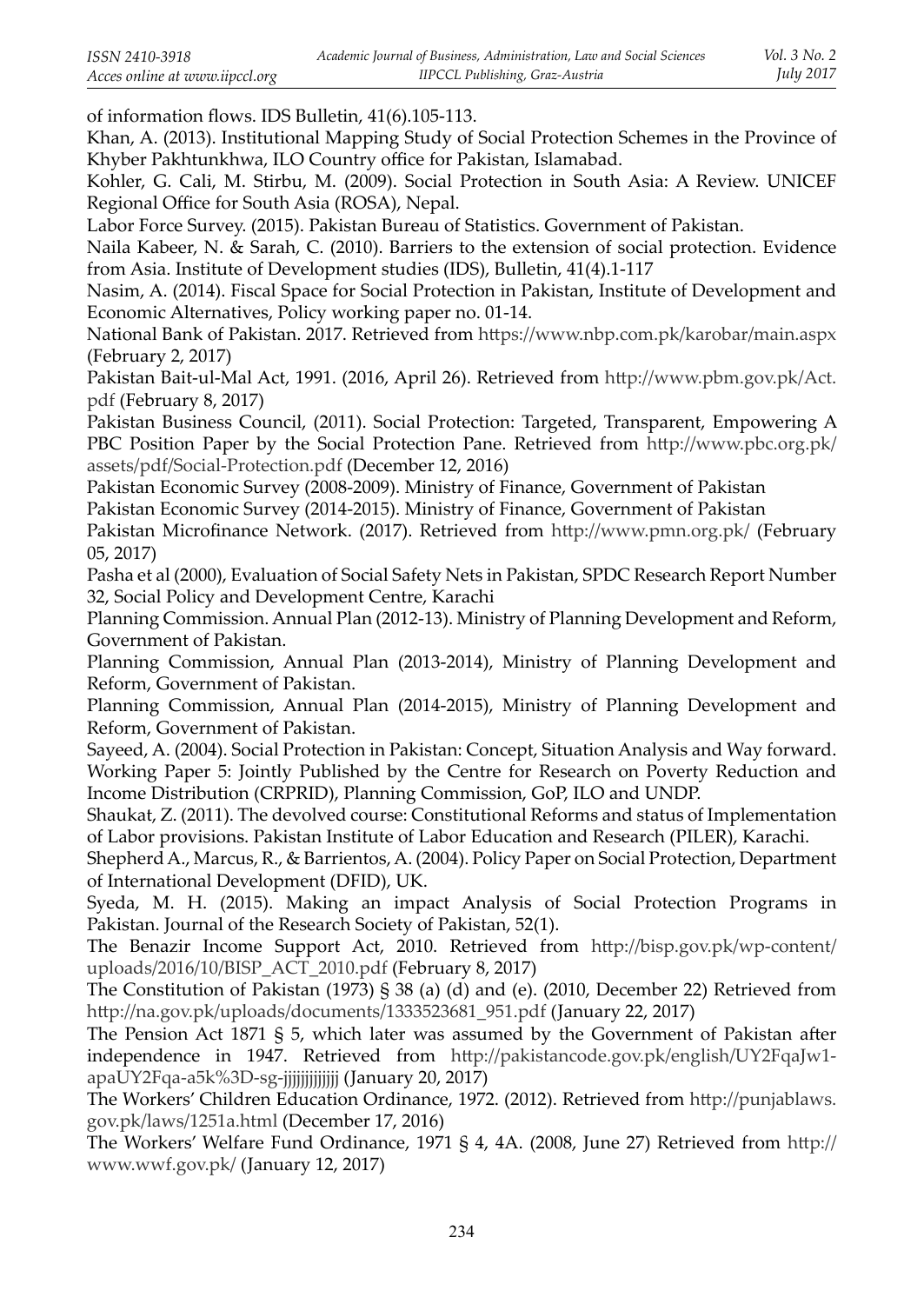United Nation Assembly, (1948). Universal Declaration of Human Rights (UDHR). United Nation General Assembly. Retrieved from http://www.un.org/en/universal-declarationhuman-rights/ (December 8, 2016)

United Nation Development Program. (2016). Pakistan's new poverty index reveals that 4 out of 10 Pakistanis live in multidimensional poverty. Retrieved from http://www.pk.undp. org/content/pakistan/en/home/presscenter/pressreleases/2016/06/20/pakistan-s-new-povertyindex-reveals-that-4-out-of-10-pakistanis-live-in-multidimensional-poverty.html (February 06, 2017)

World Bank (2007). Social Protection in Pakistan: Managing Household Risks and Vulnerability", World Bank Report No. 35472-PK

Zakat and Ushr Ordinance, 1980. (1997, June 02) Retrieved from http://www.na.gov.pk/ uploads/documents/1324605100\_355.pdf (January 15, 2017)

Ziauddin, M. (2012). Microfinance services for rural agriculture in Pakistan and Bangladesh, A Cross National Comparative study. LAP LAMBERT Academic Publishing. Germany ISBN-13: 978-3848484171.

| S.No | Program                                                          | Financing                          | <b>Type of Benefit</b>                                                                            | <b>Target Group</b>                                                                                                              | Geographical<br>Coverage | Managed<br>By                   |
|------|------------------------------------------------------------------|------------------------------------|---------------------------------------------------------------------------------------------------|----------------------------------------------------------------------------------------------------------------------------------|--------------------------|---------------------------------|
|      | <b>Benazir Income</b><br>Support<br>Program (BISP)<br>Government | Public Funds                       | Cash as Income<br>Support                                                                         | Married females<br>belonging to ultra<br>poor households                                                                         | Nationwide               | Federal<br>Government           |
|      | Microfinance                                                     | Donor Funded                       | Cash as loan for<br>establishing<br>business                                                      | Provide financial<br>services, credit to<br>the poor for self<br>employment and<br>move them out of<br>poverty                   | Nationwide               | RSPs/MFIs                       |
|      | Pakistan Bait-<br>ul-Mal                                         | <b>Public Funds</b>                | Cash as income<br>support grant for<br>daughters' weddings,<br>food<br>supplement in<br>education | Disabled persons.<br>invalids, widows,<br>orphans and<br>household living<br>below<br>the poverty line                           | Nationwide               | Federal<br>Government           |
|      | People's Works<br>Program                                        | <b>Public Funds</b>                | Cash for Work                                                                                     | Provision of<br>electricity, gas,<br>farm to<br>market roads, good,<br>water supply<br>and other facilities<br>to the rural poor | Nationwide               | Federal<br>Government           |
|      | People's Rozgar<br>Scheme                                        | Commercial<br><b>Bank Financed</b> | Financing for Selected<br>businesses*                                                             | Unemployed<br>educated persons                                                                                                   | Nationwide               | National<br>Bank of<br>Pakistan |
|      | Subsidy on<br>Wheat, Sugar &<br>Fertilizer                       | <b>Public Funds</b>                | In kind as social<br>welfare                                                                      | Poor people of the<br>country                                                                                                    | Nationwide               | Federal<br>Government           |

**Annex A Social Protection Programs in Pakistan**